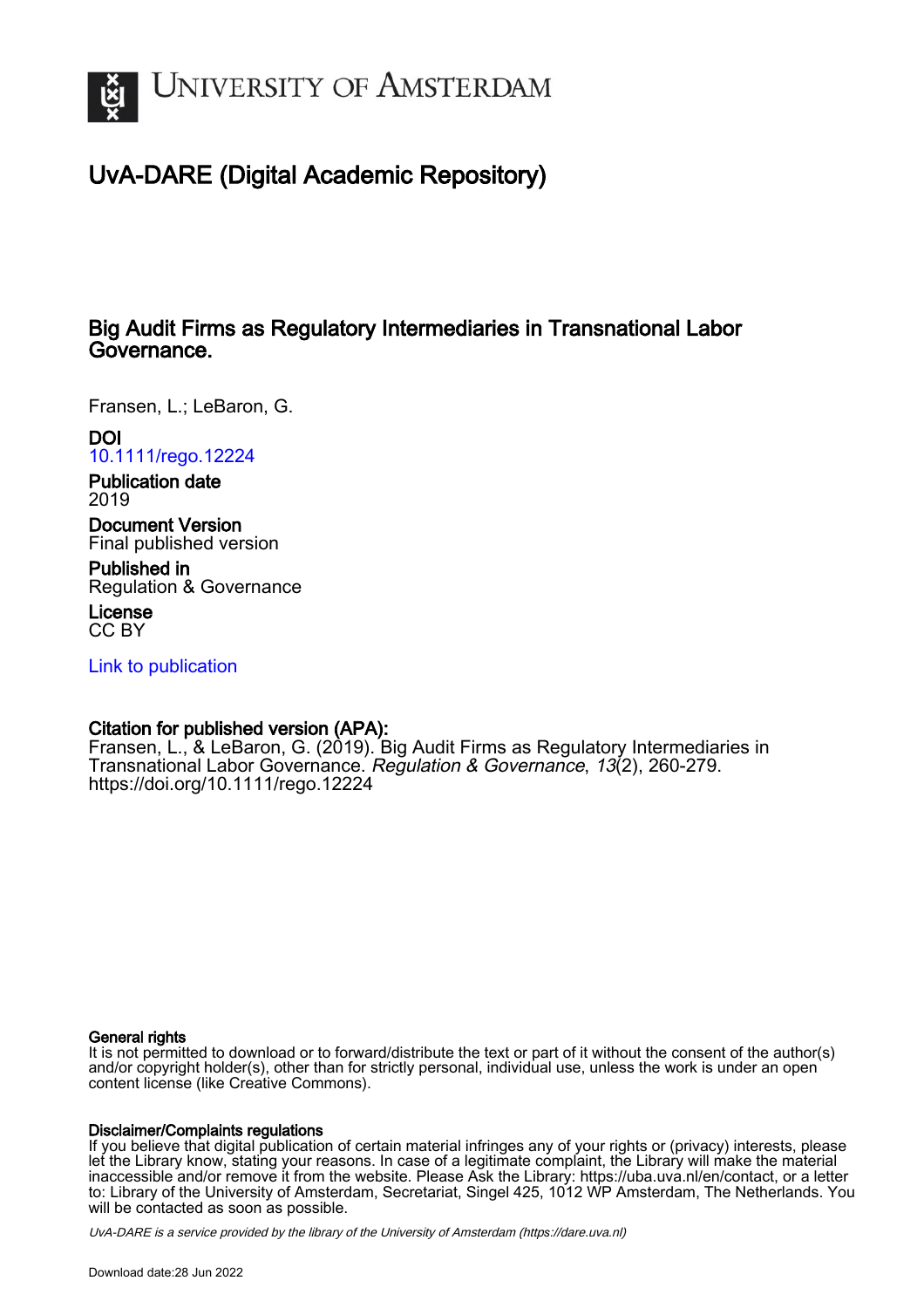

# Big audit firms as regulatory intermediaries in transnational labor governance

# Luc Fransen **D**

Department of Political Science, University of Amsterdam, Amsterdam, Netherlands

**Regulation &** 

# Genevieve LeBaron <sup>®</sup>

Department of Politics, University of Sheffield, Sheffield, UK

#### Abstract

Due diligence and corporate disclosure initiatives effectively expand the role of professional service firms as regulatory intermediaries in the governance of conditions of production in global supply chains. In this paper, we examine the rise of the "Big Four" audit firms in the market for services connected to transnational labor governance. Through a qualitative case study of audit firms in modern slavery governance, we argue that the Big Four's political repertoire for transnational labor governance expands beyond the roles that are typically linked to their services, and promotes an agenda that touches on key debates on what constitutes proper transnational labor governance. Big audit firms engage in a variety of informal and covert influencing practices and are shown to promote an agenda of incrementalist soft-law labor governance, opposing concrete performance targets, binding public regulation and an independent watchdog role for civil society.

Keywords: auditing, labor, regulatory intermediary, slavery, transnational governance.

# Introduction

A recent innovation in the study of regulatory governance, scholars have emphasized the importance of so-called intermediaries in the evolution of regulation (Abbott et al. 2017). Rather than focusing on rule-takers and rulemakers, the actors involved as go-betweens in the regulatory process are theorized to have significant influence on regulation. An important class of organizations involved in such intermediary roles includes professional for-profit organizations that specialize in consultancy and assurance. And chief among these in today's global economy are the "Big Four" Audit firms (Ernst & Young [EY], KPMG, Deloitte, and Pricewaterhouse Coopers [PwC]).

This paper focuses on the role of the Big Four as intermediaries. We seek to contribute to the regulatory intermediary literature in two ways. First, while we agree with extant literature that we should theorize, in particular, for-profit intermediaries as seeking to influence regulatory processes out of self-interest in a market for their services, we find that this assumption alone is insufficient to determine what positions intermediaries effectively advance when seeking to influence regulation. As of yet, for instance, the literature is undecided on whether we should view service firm activities as advancing privatized and soft-law or public and hard-law modes of business regulation. We therefore promote the question of what an intermediary's political agenda is in influencing regulation as an empirical issue. Second, we find that particularly when intermediaries seek to influence regulation through "unofficial" and "non-formal" channels emphasized in this Special Issue (see Brès et al. 2018, forthcoming), their political behavior is more varied and extensive than the current literature posits. Indeed, we hold that many of the ways in which actors involved in intermediary roles seek to secure their position lie outside of the roles assigned to them as intermediaries in regulatory governance (cf. Kourula et al. 2018). This enhances the importance of our previous point, about getting to know better the preferences of audit firms when they influence regulatory processes.

Correspondence: Genevieve LeBaron, Department of Politics, University of Sheffield Elmfield Building, Northumberland Road Sheffield S102TU, UK. Email: [g.lebaron@shef](mailto:g.lebaron@sheffield.ac.uk)field.ac.uk

Accepted for publication 22 August 2018.

© 2018 The Authors. Regulation & Governance Published by John Wiley & Sons Australia, Ltd This is an open access article under the terms of the [Creative Commons Attribution](http://creativecommons.org/licenses/by/4.0/) License, which permits use, distribution and reproduction in any medium, provided the original work is properly cited.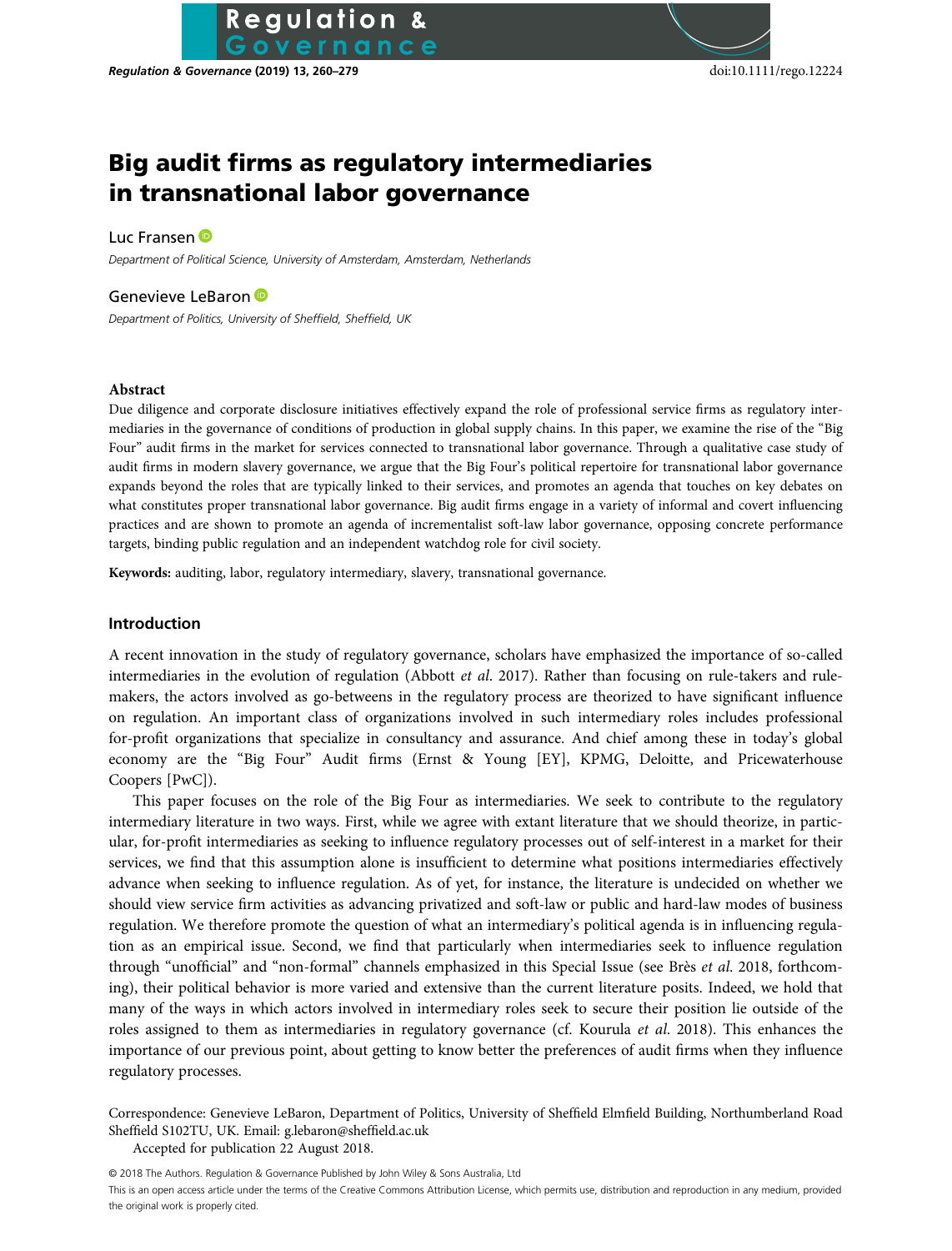Our paper focuses empirically on the Big Four's activities in the realm of multistakeholder regulation of transnational labor governance. The study of intermediaries is very welcome in this realm of regulatory governance, as it is home to a varied group of organizations functioning as intermediaries that could affect regulation (O'Rourke 2000; Locke et al. 2007; Esbenshade 2009). Next to this, we observe that the advance of due diligence further widens the space for intermediary actors affecting regulation – particularly in the realm of modern slavery regulation, which is the main focus of our study.

We therefore start off with the following research question: What describes the formal and informal influencing practices and regulatory preferences of big audit firms in the realm of modern slavery governance?

We find that the Big Four's influencing activities extend their roles as translators, mediators, implementers, and monitors so far emphasized in the literature (Brès & Gond 2014; Ghadiri et al. 2015). We particularly identify significant unformalized and unofficial influencing practices, through the lobbying and collective actionoriented activities of the Big Four (cf. Brès et al. 2018, forthcoming). Audit firms seek to influence governmental regulators, private regulators, firms, and stakeholder groups in various stages of the private regulatory policy process. Moreover, they are able to do so because of the combinations of their roles as experts, assurance providers, and informal spokespersons for client firms.

Second, we find that the Big Four's involvement in policymaking processes toward modern slavery serves their core interest of expanding their markets, but that an agenda for modern slavery governance that effectively advances a service market for the Big Four can still take various forms, and policy options advocated by the Big Four may have important political ramifications beyond the issue of service firm positioning. We demonstrate that representatives of one of the Big Four firms most deeply engaged in modern slavery governance has promoted incrementalism, soft-law governance, business roles in regulation, and partnership between civil society parties and businesses, with important consequences for transnational labor governance. Conversely, audit firms oppose the imposition of concrete performance targets, binding public regulation and an independent watchdog role for civil society.

In the next section of this paper, we introduce our perspective on audit firms as regulatory intermediaries in relation to existing theories. Section 2 discusses our methodological approach, after which we present our empirical data on the role of the Big Four in labor governance beginning in Section 3, which presents data relevant to the first half of our research question, describing the political behavior of all four audit firms. In Section 4, we focus our attention on audit firms' political agenda through an in-depth case study of one firm's agenda and activities with regard to modern slavery governance (Deloitte). A final section concludes.

#### 1. Audit firms as regulatory intermediaries

A diverse body of literature studies corporate policies to promote sustainable production in global supply chains. Literature emphasizes efforts to create *private regulation*: groups of predominantly non-state actors setting standards that are voluntary in the legal sense, describe proper business conduct in global production, and to which industry players are expected to conform.

Analysts interested in the evolving politics of private regulation, broadly construed, have mostly focused on the political attitudes and activities of businesses as rulemakers and rule-takers (Marx 2008; Berliner & Prakash 2015), as well as to the private regulatory organizations themselves (Auld 2014; Mena & Suddaby 2016), to nongovernmental organizations (NGOs) as stakeholder groups and co-regulators (Bartley 2007; Mena & Waeger 2014; cf. Gereffi et al. 2001), and to governments as co-regulators or parties creating policies and legislation that affect private regulations (Abbott & Snidal 2010; Gulbrandsen 2014).

Meanwhile, next to these relevant actors and institutions, the service firm industry has evolved to assist firms to develop private regulatory commitments, while being granted a role to assess business conformity with private rules. This service market includes firms engaging in strategic consultancy, assuring corporate social responsibility (CSR) reporting, and auditing production sites. A subset of literature has begun to take stock of these activities (cf. O'Rourke 2000; Pruett et al. 2005; Blair et al. 2007; Green 2008; Bouteligier 2011; Dingwerth & Eichinger 2014; Knox-Hayes & Levy 2014; Paiement 2018) and to explore the significance of service firms for environmental and labor governance.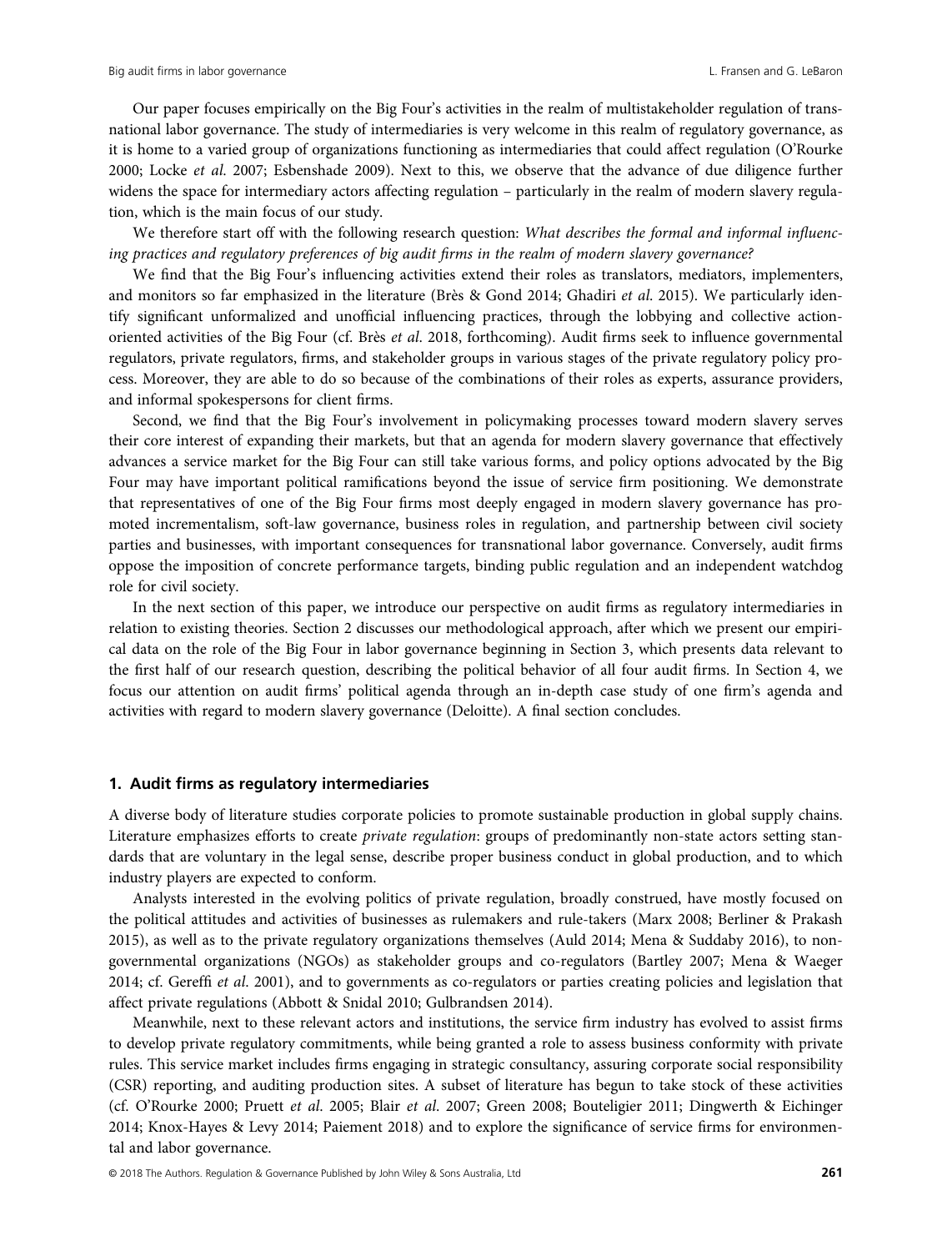Abbott et al. (2017), meanwhile, call attention to service firms as belonging to the actor category of regulatory intermediary (cf. Levi Faur & Starobin 2014), as an attempt to systematically capture the significance of actors that are not themselves directly rulemakers or rule-takers. In this perspective, service firms initially enter into regulatory support roles on the basis of their operational capacity, perceived expertise, and independence, but may increasingly be invited into processes of regulatory revision to offer insights based on experience (cf. Lytton 2017).

Abbott et al. develop the regulator–intermediary–target (RIT) model to explore the significance of this actor role, and its consequence for regulation. In their model, they put the intermediary front and center in discussion over regulatory processes, claiming that intermediaries operationalize, diffuse, and modify rules and practices of both regulators and targets. They then discuss the different ways in which the intermediary can influence regulation, either as an actor with its own agenda or through capture by the regulator or the regulatory target.

Other authors working in this vein, meanwhile, suggest that some service firms will be able to act as intermediaries in several regulatory policy processes at once, and will thereby be in a position to exploit these positions to their own advantage (cf. Galland 2017; Havinga & Verbruggen 2017). As for the for-profit intermediary's interest in influencing regulation, most authors assume that the service industry's main stake in regulation is payment for service, maintenance or expansion of the market of this service, and protection of the intermediary's main modus operandi (Abbott et al. 2017, p. 28; Galland 2017). In this sense, the authors advance an argument that resonates with economic sociology about how markets are constituted by rules, and market and rulemaking behavior are in constant interaction with one another (Granovetter 1985; Fligstein 1996).<sup>1</sup>

We seek to add to this understanding of for-profit organizations as regulatory intermediaries in two ways. First, inductively, our study reveals that intermediary firms exhibit political behavior indeed targeted at influencing regulatory processes, but a significant amount of this behavior is outside of their official assigned roles as intermediaries. In other words, audit firms do not only seek to influence regulation via the assisting, translating, and assuring roles formally expected from them (cf. Kourula et al. 2018). In line with the conceptualization suggested in the Introduction to this Special Issue (Brès et al. 2018, forthcoming), we identify significant informal political behavior of intermediary organizations, both in terms of unofficial and unformalized practices. Unofficial behavior includes covert lobbying toward rule-takers by intermediaries. Unformal practices include "steering" attempts, such as aligning rule-takers and rulemakers on a shared regulatory agenda (cf. Bothello & Mehrpouya 2018).

The literature on lobbying<sup>2</sup> helps us to make sense of these activities as it points us toward the following recurring phenomena, in particular, with regard to the political behavior of service firms: service firms are often hired by rule-takers as professional lobbyists toward rulemakers as they have political know-how and connections, and therefore function as agents in service of client firms (Wonka et al. 2010); service firms lobby on their own behalf with regard to their intermediary position in regulatory processes and make in-kind contributions in the form of personnel toward regulators and regulatory targets (Hall & Miler 2008); and service firms that engage in intermediary roles may also engage in collective action seeking to involve regulatory beneficiaries and align them toward pre-set goals (Coen 1999).

This means that audit firms, as they engage in formal and informal regulatory intermediation because of their size and network, in particular, have the potential for a significant political repertoire and many different political channels through which to shape regulation. We therefore posit that the RIT model basically accurately describes an audit firm's position toward regulation as intermediaries, but the character, variety, and intensity of the possible interactions between the Big Four on the one hand, and regulators, targets, and beneficiaries on the other, deserves specific attention for anyone interested in the evolution of regulation, as it implies significant power for this intermediary actor. If it is true, meanwhile, that big audit firms are expanding their role as regulatory intermediaries in issue areas like labor governance (which we posit), then this observation is of both theoretical and societal importance, in particular, to those engaging in this field of multistakeholder regulation.

Our second contribution to the literature pertains to its understanding of a for-profit organization's interest and agenda in influencing regulation. We concur with the position advanced in studies so far that firms in intermediary roles are self-interested in terms of the market for their intermediary services (cf. Bouteligier 2011; Brès & Gond 2014; Abbott et al. 2017). But this observation alone is insufficient to determine an intermediary's agenda in influencing regulation.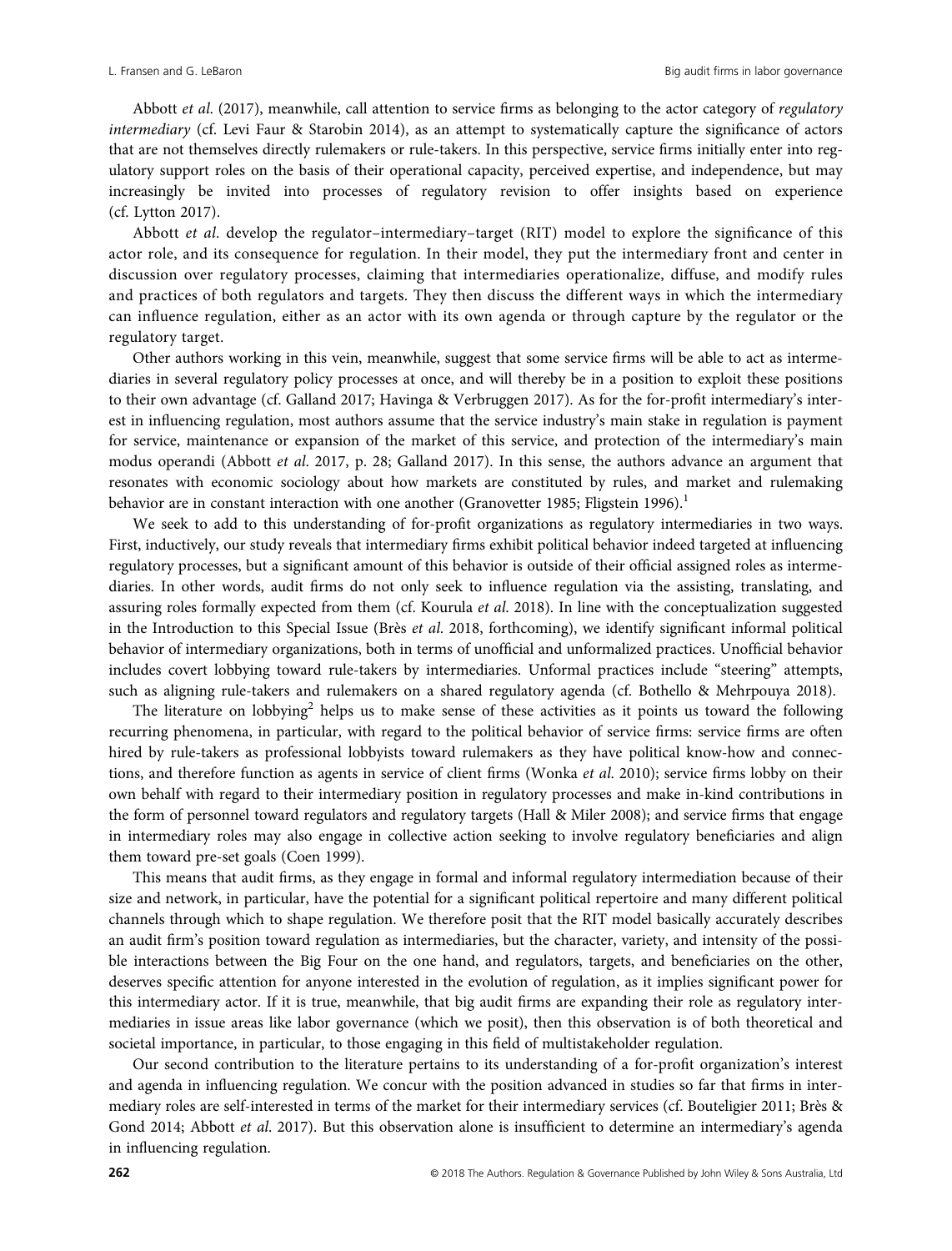Nowadays, multistakeholder regulation may vary in terms of scope, degree of transparency, hard-law quality and precision of rules, and the inclusiveness and accountability of regulatory processes (Fransen & Kolk 2007; cf. Auld & Gulbrandsen 2010). All of these dimensions of regulation have implications for how intermediation takes place and may as such be interesting for regulatory intermediary actors to attempt to influence. And we may ostensibly expect influencing practices geared at all of these from regulatory intermediaries. But this intermediary's self-interest as such does not yet inform what for-profit intermediary actors prefer for these policies. Particularly, when big audit firms act as intermediaries it may be that across the most likely regulatory designs to evolve, their role is secured: as assurers, and/or advisors for rulemakers, rule-takers, and/or beneficiaries. In this spirit, Blair et al. (2007), for instance, discussed the rising influence of assurance providers in the global economy. They posit that one logical position is to consider the impact of these service firms as privatizing regulation, with service firms contributing to the bypassing of government as a regulator. From a self-serving perspective, this could indeed be a policy position that service firms would advocate toward regulators, observing that in fact many of their current and potential clients among retailers and brands would subscribe to this position. But next to this, by contrast, Blair et al. (2007) also find that these firms may contribute to the development of formal legal institutions spurring the public enforcement of labor and environmental standards. Initial private procedures to which service firms contribute may raise the appetite for binding public law by business and civil society as a way of leveling the playing field. Service firms may also advocate for this position toward regulators, knowing that it will serve their position.

If audit firms do put their weight behind a particular regulatory policy proposal, however, their rich political repertoire and possible channels of influence may serve to significantly influence what regulation looks like. In other words, the current literature on regulatory intermediaries leaves us with an underdetermined theory of regulatory intermediaries' policy preferences in regulation.

Here, too, the literature on lobbying inspires our approach, next to studies of accounting and audit firm behavior more generally. It suggests that we should take identification of a service firm's agenda in influencing a regulatory approach as a matter of empirical inquiry rather than as something one can deduce ex ante as many classical studies of regulation have done (cf. Stigler 1971). For a set of reasons, this has to do with different strategies when engaging in influencing practice: as noted above, the big audit firms engage both in lobbying on their own behalf, and as an intermediary lobbying service for other private and public interests (Wonka et al. 2010), and the two may be empirically difficult to disentangle in practice; service firms may engage with regulatory processes and even lobby in favor of certain policy proposals because they seek to gain political capital from ruletakers and/or rulemakers and/or beneficiaries as these engage in policymaking (Woll 2007a; cf. Puro 1984) – rather than because of their keen interest in the policy position at hand; and service firms may have policy preferences that change while lobbying on regulation (Woll 2007b).

If we focus on labor issues, and particularly the area of forced labor and slavery, we identify several contentious issues in the institutional design of transnational governance that policymakers and academics alike debate. For instance, the degree to which rules for multinational corporations regarding their supply chains should be binding and hard-law or voluntary and soft-law (Hensler & Blasi 2013; Reinecke & Donaghey 2015); whether due diligence should be mandatory or voluntary; how deep within the supply chain due diligence should extend (LeBaron 2014); the degree to which multinationals themselves should engage in rulemaking on proper business conduct with regard to labor issues in supply chains, or leave rulemaking to governmental parties (Bartley 2003); the degree to which multinationals should be committed to concrete and observable performance targets in addressing labor abuse, rather than commit to continuous improvement in their supply chains (Fransen 2012); the degree of specificity that should be required in company disclosure statements about the risks of forced labor and measures taken to address it; and the degree to which NGOs should function as partners of multinational corporations in their quest to ban labor abuse from their supply chains, rather than as critical watchdogs of these companies (O'Rourke 2006; Esbenshade 2009; cf. Dauvergne & LeBaron 2014).

Through their presumably self-serving political activities, service firms could tip the balance in favor of one position relative to another in these debates, while protecting or expanding their market position as service providers in the longer run. Moreover, many of the alternatives among the policy options for labor governance will in some way guarantee a market for regulatory intermediary services. Next to this, when developing their policy positions, service firms consider the different markets for services they occupy or seek to occupy, and address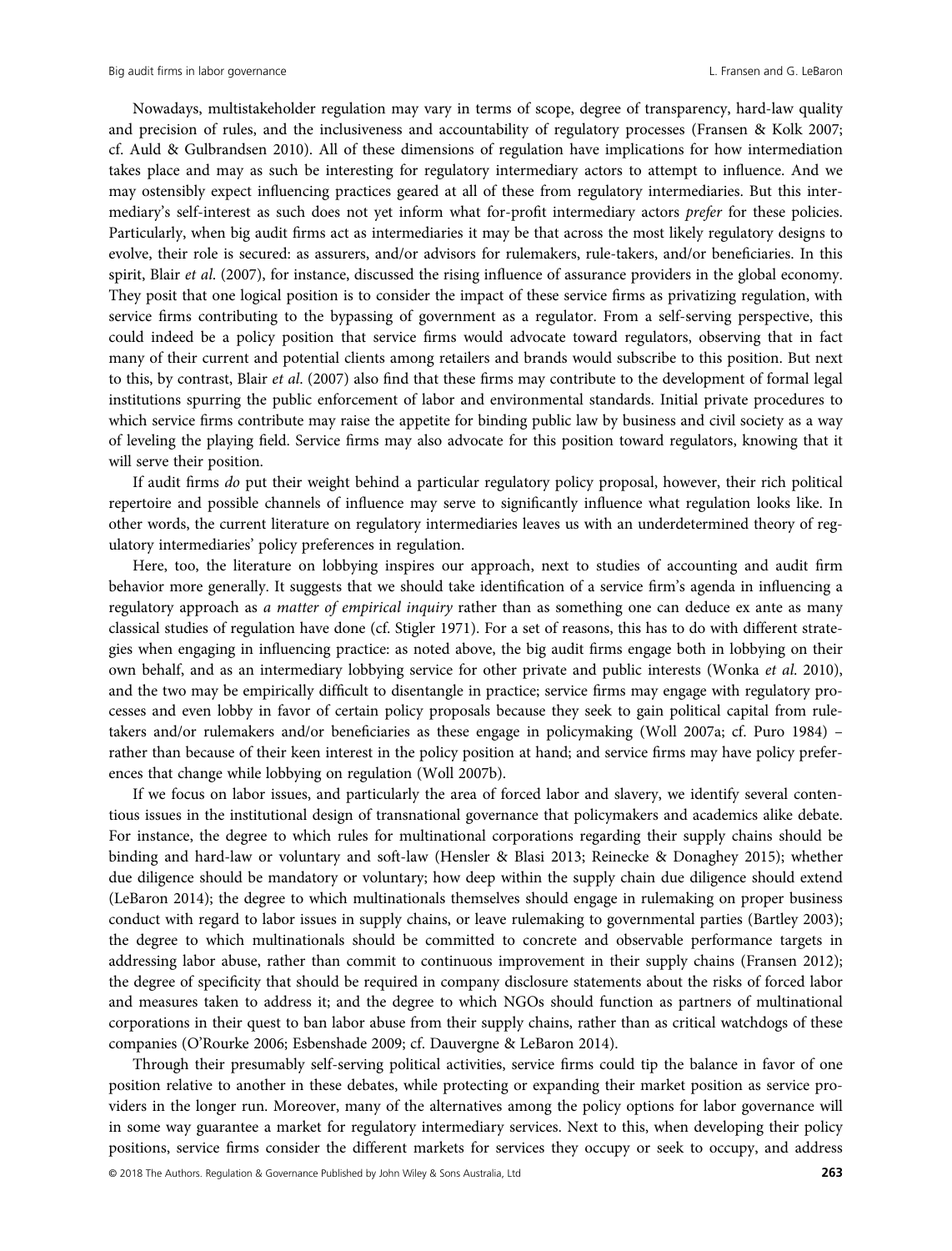tradeoffs. Advancing stringent and complex regulation may, for instance, be beneficial for a service firm's position as assurance provider – but this position may decrease its popularity with firms subject to this regulation, who may be important clients for other services. How service firms will seek to affect policy debates, given their beneficial position at the crossroads of various policy processes, actors, and interests, is therefore not evident a priori, and deserving of further study. While an empirical discussion of corporate motivations and business interest possibly *underlying* these activities and positions is interesting and relevant, we deem it for now untenable to demonstrate these motivations and interests given the difficulty of access to reliable data. We instead propose that a first significant step in expanding our understanding will be to focus on observed behavior in terms of audit firm political activities and substantive policy position-taking and discuss such behavior in light of prevailing discussions about transnational labor governance.

# 2. Methodology

We examine the political activities and agendas of service firms by looking at the activities of the Big Four audit firms in the context of private regulation and CSR activities. These audit firms have high operational capacity and available expertise for service provision. As a result of their many strategic consultancy and auditing functions and the high degree of market concentration, the Big Four – in comparison to other service firms, such as smaller CSR-oriented consultancy operations – have a disproportionally strong network in a variety of business communities, as well as policy communities, on which they may draw to advance their respective agendas. Learning more about their activities is therefore first and foremost substantively relevant. Moreover, their privileged position in the global economy also makes them an extreme case for studying a variety of service firm political influencing strategies, thereby serving our analytical interest in describing service firms' political activities more fully and accurately. Because the Big Four are relatively more transparent in terms of their operations and corporate strategies than other service firm categories, they also serve as useful case studies, in light of our interest in describing service firm political agendas.

We examine the activities of the Big Four particularly in the context of transnational labor governance, understood here to include a diverse set of regulatory activities devoted to enforcing labor standards across borders, including firms' CSR policies, private regulatory organizations, public–private hybrid governance organizations, as well as a host of governmental and intergovernmental initiatives that seek to shape business conduct. Our unit of analysis is the audit firm, and we focus on labor as an issue area for reasons of substantive relevance, and because it is a broad enough field to enable considerable observations on service firm activities.

Our empirical discussion of the Big Four's activities and agendas in transnational labor governance is first based on a 2016 baseline descriptive policy document analysis, issued from publicly available corporate documentation. Next to this we examine the possible interventions of the Big Four in labor-focused CSR activities through policy documentation of a sample of 25 firms active in the United Kingdom (UK). Our research also encompasses material provided by government agencies that sheds light on the Big Four's efforts to influence public governance through financial contributions (e.g. UK Electoral Commission records), lobbying efforts (e.g. UK Office of the Registrar of Consultant Lobbyists), and involvement in private regulation and standard-setting (e.g. UN Global Compact Guidance Note on Human Rights Policies for Business) since 2010.

We gathered documentary sources through a three-step process. First, we conducted a comprehensive and wide-ranging review of relevant government and international organization websites to identify relevant agencies and initiatives with a view toward collecting evidence of the Big Four's influencing activities. Second, the search was expanded to incorporate online resources, such as broader registers of CSR legislation and activities, global and regional initiatives, and reports from organizations working in the area of labor governance and supply chains. Finally, to supplement the documentation unearthed through these searches, we conducted detailed searches on the Big Four's websites. The documentation identified through this broader sampling strategy was then tested against the criteria of relevance to our research question, as we sought to use these sources to describe the political behavior and agenda of Big Audit firms in influencing transnational labor governance. The final set of documents was systematized and analyzed, using categorical and thematic coding.

Finally, our analysis is informed by six structured interviews conducted with Big Four employees responsible for transnational labor governance services between May 2016 and April 2017. All but one representative wished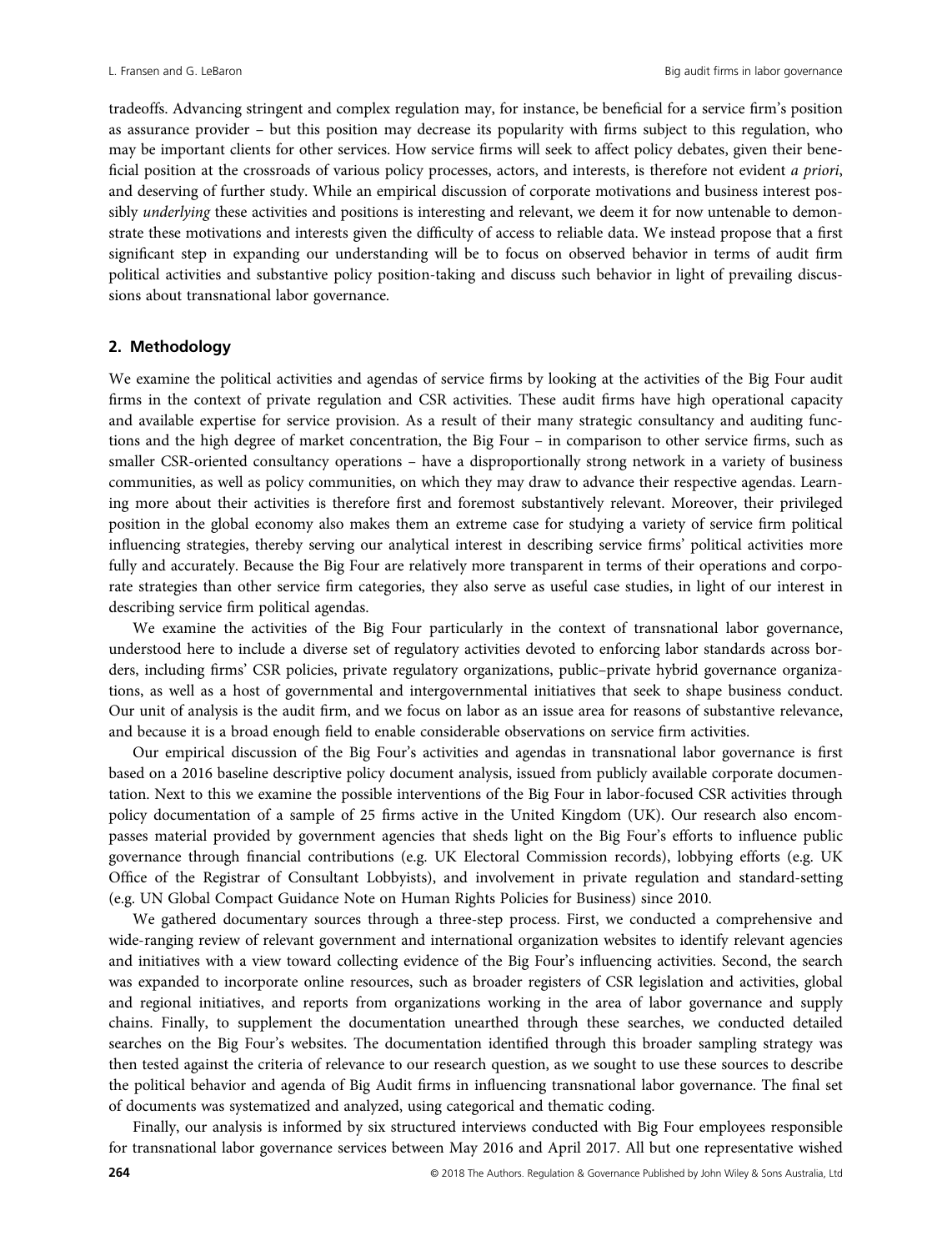to remain anonymous, and pseudonyms have been used where necessary to protect anonymity. We conducted these interviews to triangulate our documentary analysis and fill in potential gaps. Because we were able to gain insights about government regulators and firms through documentary analysis, while the role of Big Four firms within policy processes was more difficult to ascertain, our interviews focused on these latter actors. The interview data gave us additional insights into impact, including who within the audit firms is involved in influencing activities, what changes were being promoted, and the impact of audit firm influencing activity on policy processes.

Within the field of audit firm interventions in labor governance, we further describe audit firm strategies through an exemplary case study of Deloitte, specifically their activities in the field of transnational modern slavery governance. This case study is based on an analysis of Deloitte's involvement in the societal and regulatory processes that have yielded an important piece of legislation, the UK Modern Slavery Act (2015), as well as their anti-slavery activities in the wake of this legislation. The case study is first informed by an analysis of documents published by Deloitte United States (US) and UK between 2009 and 2016 that cast light on the company's antislavery activities, which includes annual reports, co-authored publications with NGOs, web-based descriptions of events hosted, partnerships, and lobbying efforts. Second, we are informed by interviews conducted with Deloitte employees responsible for modern slavery governance, stakeholder outreach, and client services between May 2016 and April 2017. We selected Deloitte among the other Big Four firms because our first round of documentary analysis revealed that Deloitte's political activities were the most diverse and most revealing for our analytical purpose of examining audit firm political agendas in more detail.

While our study is not causal in orientation (see the research question), we follow proponents of process tracing (particularly Collier 2011) who emphasize the importance of descriptive inference before moving to an investigation of causal mechanisms. In the context of our study, we particularly seek to provide descriptive diagnostic evidence of a phenomenon that has so far received little attention in the literature (audit firm influencing and agendas), establishing its scope of action and variation in activities (in terms of observable political behavior and positioning), and its occurrence in a particular sequence of events surrounding a policy process. Future research could fruitfully further establish the causal significance of this political behavior and agenda.

To gain consistent and accurate insights into our unit of analysis, the Big Four audit firm, we chose to anchor our study in a specific timeframe (2009–2016) and our investigation of audit firms' political behavior and agenda on one piece of legislation, the 2015 UK Modern Slavery Act. We selected our timeframe to coincide with the implementation of due diligence frameworks, namely, the UN Guiding Principles for Business and Human Rights, and to end at the time that research began so our findings could be as up-to-date as possible. Legislative development as a stage of public governance has peculiar features, in terms of access to government for lobbying groups, and is therefore probably not fully representative of influencing practices by service firms toward government more generally. We choose this phase, however, because it allows for a breadth of observations in terms of possibly existing influencing practices, and because of the importance of the legislative process for the shape of governance.

We chose to focus on the UK for three reasons. First, discussion of service firm activity in the British context is relevant, because the UK is one of the most densely regulated countries in terms of CSR due diligence (Phillips et al. 2018). This country context therefore offers us a wealth of possible observations.<sup>3</sup> Second, the UK is an early adopter of corporate disclosure legislation, therefore providing rich insights into the activities of audit firms to influence transnational labor governance. Third, because our research strategy involved interviews with current employees of the Big Four, concerns about the reliability of our data motivated us to ask our participants questions about which they had the highest likelihood of answering accurately and recalling all relevant information. We therefore chose to focus interview discussions with audit firm employees on recent and relevant policy processes in which they had been directly involved; namely, the 2015 UK Modern Slavery Act. This legislation was also frequently mentioned in documentary analysis.

#### 3. The Big Four in contemporary transnational labor governance

Today, the Big Four provide a wide range of professional services to companies, including ethical and financial auditing, accountancy, risk assessment, and services to support the governance of production standards in global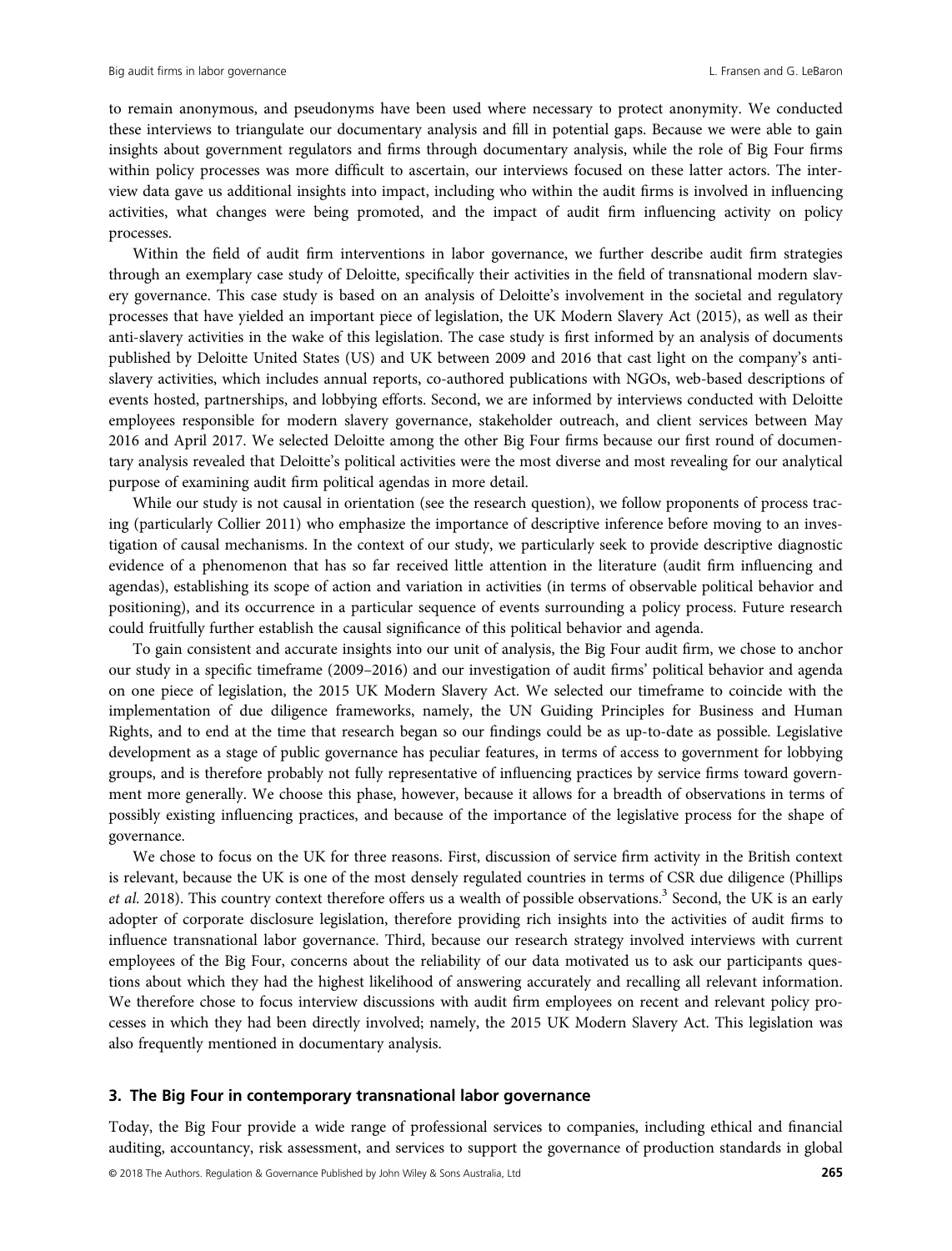supply chains. Through such services, the Big Four earned over US\$125 billion in combined revenue in 2016 and had over 887,800 employees spread across over 150 countries around the world (Deloitte 2016c; EY 2016; KPMG 2016; PwC 2016). By all measures, the Big Four are major players in the global economy, and their revenues continue to expand.

Throughout the 1990s, a series of mergers reduced the "Big Eight" to the "Big Six," and then finally to the "Big Four" after Arthur Andersen collapsed in 2002. Since that time, the Big Four firms have grown steadily, with especially high growth over the last few years (Deloitte 2016a; EY 2016; PwC 2016; Rapoport 2016). As the Big Four have grown, their proximity and importance to the world's other big companies has tightened. In some arenas, the Big Four hold a near monopoly on the business of the world's largest companies. For instance, in 2010, Big Four firms performed the audits of 339 out of 350 of the Financial Times Stock Exchange (FTSE) 350 leading companies (UK Parliament 2011). The Big Four also have powerful public sector clients, ranging from national governments to the world's leading universities. Indeed, it is fair to assume that if an organization is making or managing large amounts of money, they are probably clients of the Big Four.

Due diligence guidelines and financial disclosure legislation create corporate duties to disclose information on labor, environmental, or human rights impacts in domestic and/or global supply chains. The most notable example is the UN Guiding Principles for Business and Human Rights, which demand corporate transparency on activities to prevent human rights violations. Next to this, corporate disclosure legislation also comes from the US and the UK, and because of its focus on stock-listed firms, has implications for companies throughout the world. One recent study found that over a dozen pieces of recent national legislation imposing mandatory requirements on companies to disclose labor issues in supply chains have been enacted or amended since 2009 (Phillips et al. 2018). This body of legislation varies with respect to institutional design and levels of stringency; it can be usefully thought of as a continuum, encompassing both "hard" and "soft" legal approaches (LeBaron & Rühmkorf 2017a,b). As LeBaron and Rühmkorf (2017a,b) have shown, the form that such legislation takes is partially determined by the influence of societal and industry coalitions within domestic regulatory spheres. For instance, the French version of labor-focused disclosure legislation contains penalties to corporations for noncompliance. The 2012 California Act version of due diligence, by contrast, is much more soft-law in orientation and less specific in its description of firm obligations. In the UK context, there is both "hard" and "soft" law with respect to CSR, therefore it is not inevitable that corporate disclosure legislation should take a "soft" law approach (LeBaron and Rümkorf 2017b).

Both kinds of legislation further advance the role of audit firms as intermediaries. This manifests in three ways: because of their broad scope, these guidelines and laws have a leveling effect on the corporate playing field and invite demand for consultancy from firms new to "the CSR game;" consultancy firms are important players that can keep firms up to date on evolving government plans regarding new legislation; and firms seeking compliance with these regulations create a market for audit firms in verification of company claims on disclosure. While harder laws benefit audit firms as they would expect to see an increased demand for consultancy toward brands and retailers complying with such regulation, demand for assuring compliance with regulation, and demand for public relations services on behalf of firms at regulators, softer laws would also increase audit firm demand for consultancy on and assurance of soft-law norms and PR services toward regulators.

The expansion of transnational labor governance services has helped to fuel the Big Four's growth. As we document, Big Four firms have expanded and diversified the services they offer to clients in relation to governing labor standards in global supply chains. At the same time, we identify that audit firms are influencing supply chain governance at global and national levels, both through formal as well as unformal and unofficial influencing practices.

## 3.1. Expansion of labor governance services

Table 1 summarizes the transnational labor governance services currently provided by the Big Four firms. Not all of these services are new. Indeed, as mentioned above, Big Four firms have been offering some services related to governing conditions in global supply chains since the 1990s. What is new, however, is the collation and expansion of services into comprehensive programs to help companies meet new legal requirements for disclosure on labor standards in supply chains, and their emphasis on anti-human trafficking and modern slavery.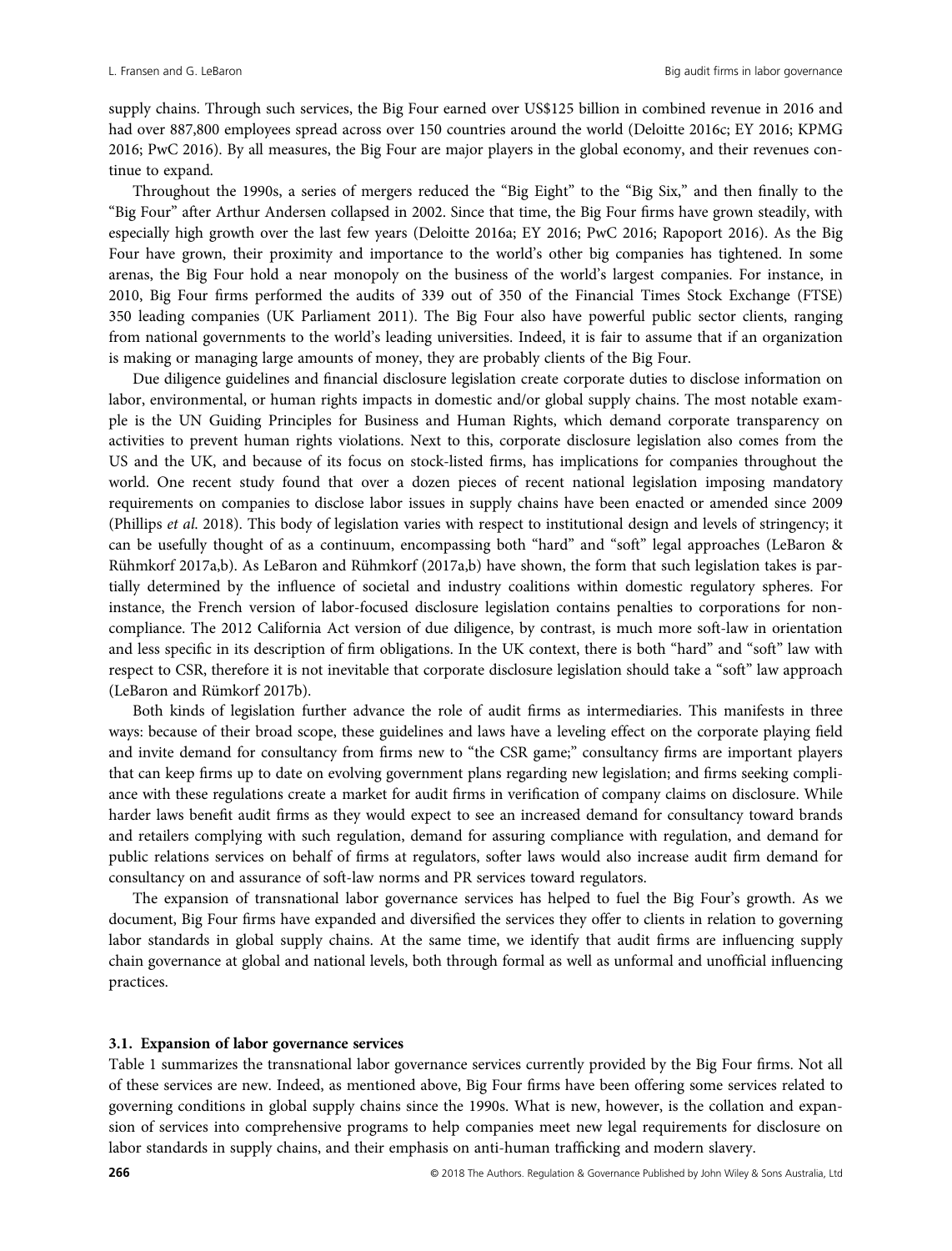| Assurance<br>activities | • Assurance over and verification of external labor standards disclosure<br>• Conduct supplier audits                                                                   |
|-------------------------|-------------------------------------------------------------------------------------------------------------------------------------------------------------------------|
|                         | • Advise on, draft, and review human trafficking and modern slavery corporate reporting and statements to<br>ensure compliance with relevant legislation and guidelines |
|                         | • Assist organizations in building and monitoring labor and human rights standards, and management processes,<br>policies, and controls                                 |
| Advisory                | • Supply chain mapping, advisory, and risk assessment services in relation to labor standards, including forced                                                         |
| activities              | and child labor and human trafficking                                                                                                                                   |
|                         | • Development and implementation of due diligence strategy and compliance programs                                                                                      |
|                         | • Assist with corrective action following supplier audits, including locating alternative suppliers                                                                     |
|                         | • Advise internal or third party auditors on the risks of forced and child labor and human trafficking                                                                  |
|                         | • Establish Key Performance Indicators and performance measurements around human trafficking, child labor<br>and modern slavery                                         |
|                         | • Training and e-learning for employees and suppliers                                                                                                                   |
|                         | • Crisis management, investigative work, and remediation of incidents related to human rights violations and<br>non-compliance with labor standards                     |

Table 1 Big Four transnational labor governance services (2016)

Source: Company websites and interviews.

Because labor governance services do not comprise stand-alone departments in Big Four firms, and as such are not subject to precise reporting, we cannot report on the total growth of these services in exact quantitative terms. However, interviews and proxy data from annual reports reveal growth and diversification in labor governance services among all of the Big Four. An interviewee from Company B described:

The proportion of our businesses represented by these services has certainly grown over time, especially within the last two years as a lot of companies realize they need to get a human trafficking and modern slavery statement published and they don't know how to do that or where to begin really, so it's definitely grown.<sup>4</sup>

Our examination of company annual reports similarly revealed growth across the key departments that offer labor governance services. For instance, all four firms offer some labor governance advisory services within their consulting departments, and these have had high growth over the last few years – up 16 percent at PwC UK and 6.4 percent at Deloitte UK in 2016 (Agnew 2015a,b, 2016; Rapoport 2016).

In addition to labor governance services comprising a growing proportion of overall business, our research documents the diversification and broadening of transnational labor governance services. At all four firms, due diligence services in relation to human trafficking and modern slavery comprised the most significant area of expansion.<sup>5</sup> Again, while Big Four firms have offered more general services for human rights for over two decades, they have only very recently introduced services to assist companies to detect, prevent, and address human trafficking and modern slavery in global supply chains. The Big Four began to engage with the anti-trafficking and anti-slavery agenda in 2011–2012, and there has been a significant upsurge in their services since 2015 (summarized in Table 1). Representatives from all firms noted the importance of recent national legislation – especially in the US and the UK – as the impetus to expand labor governance activities.<sup>6</sup>

The boom in Big Four service provision in this area has helped to facilitate increasing disclosure by companies regarding their social and labor practices. The Conference Board, Global Reporting Initiative, and Bloomberg's Sustainability Practices Dashboard measure disclosure by large public companies on environmental and social practices. In 2016, it demonstrated a slight increase in social sustainability disclosure among global firms, as "some of the greatest increases in disclosure were among social practices, particularly those related to labor standards" (The Conference Board 2016) (see Fig 1).

We also examine the degree to which Big Four firms are reaping these opportunities for expanded labor governance services by looking at uptake of Big Four services in the context of labor governance and sustainability issues in global supply chains. As a plausibility probe we examine the most recent CSR reports and policy material of a sample of companies, looking for evidence of Big Four engagement. We focus on UK disclosure legislation, and copy a sample of firms by LeBaron and Rühmkorf (2017a) who selected 25 firms active in the UK for analysis because of their size and relevance to labor abuse and forced labor issues. In this sample, 56 percent of the firms buy services from the Big Four that are related to CSR agendas, including labor issues, with PwC serving most clients in the sample. Twenty percent of these firms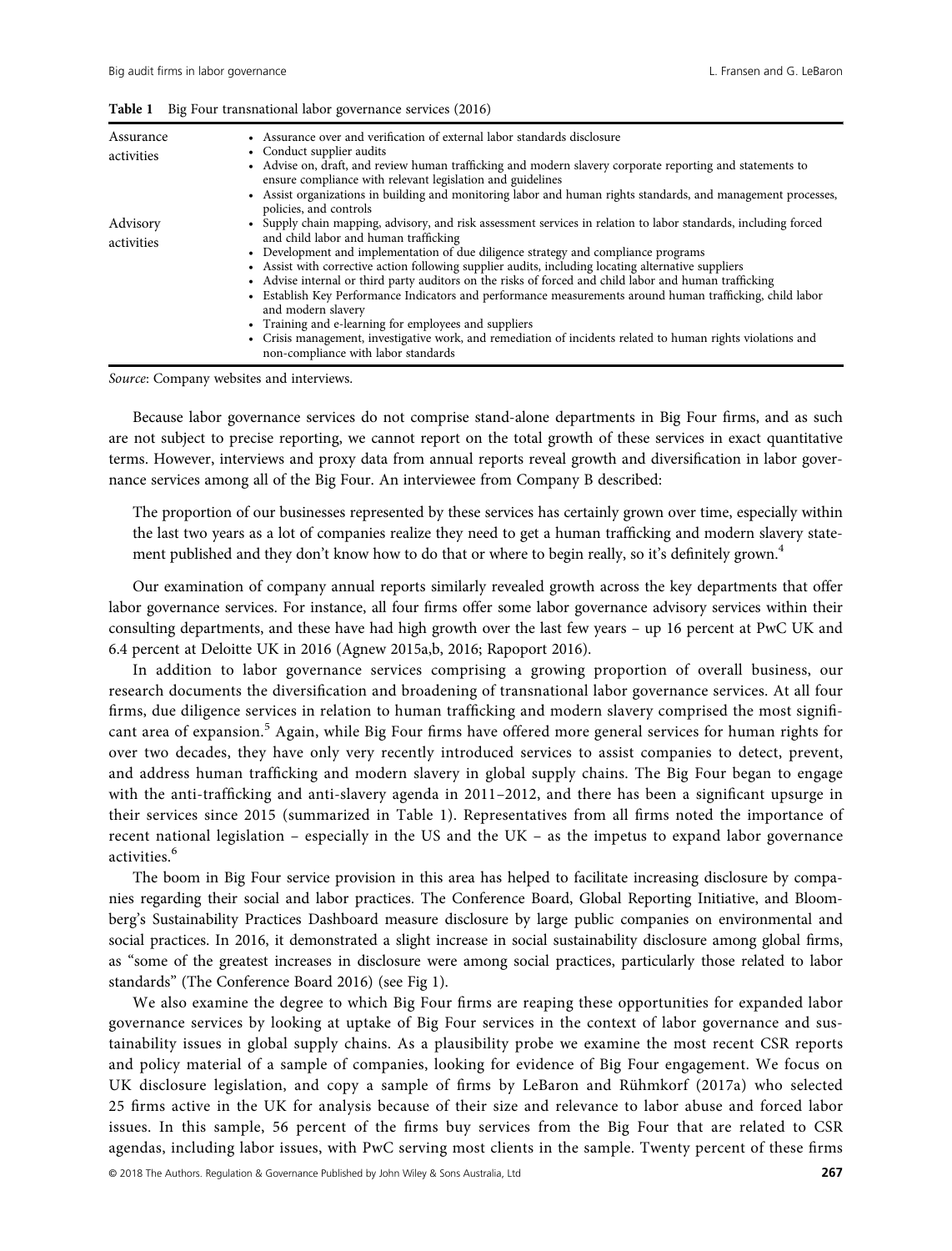

Figure 1 Social practice disclosure rates by S&P Global 1,200 companies, 2013-2015. Source: Generated with data from the Sustainability Practices Dashboard. [http://www.conference-board.orgisustainabilimburiarive/charts/](http://www.conference-board.orgisustainabilimburiarive/charts)

do not buy from service firms for their CSR policies, while 24 percent of the firms employ service firms other than the Big Four.

#### 3.2. Influencing practices beyond corporate service roles

The Big Four's expanding role in transnational labor governance has not merely occurred in response to the growing demand by companies, and their role as regulatory intermediaries has not been limited to enacting and translating rules, because they are also engaged in influencing public and private governance in formal, unformalized and unofficial roles.

At the global level, Big Four firms have been active in influencing private regulatory processes to strengthen corporate accountability for human rights and labor standards. They have done so through active participation in the multistakeholder private governance processes that have created private governance rules, often in formalized capacities. To name a few examples, Deloitte was a founding member of the UN Global Compact and notes on its website that today, it "strongly supports the ten Global Compact principles and participates in global meetings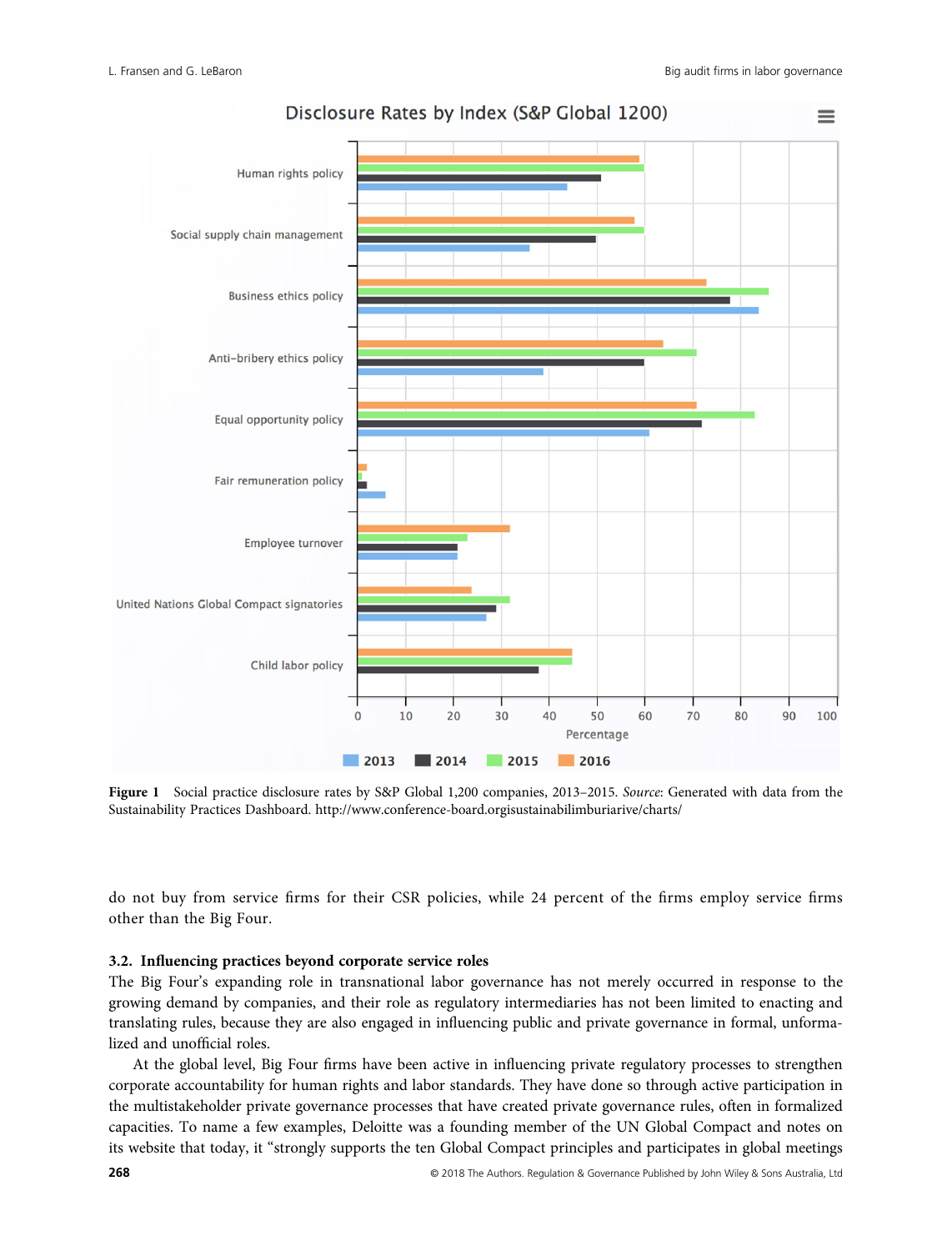and a number of regional Global Compact Networks" (Deloitte 2017b). EY has also helped the UN Global Compact with their guidance.<sup>7</sup> Deloitte's Managing Director of Global Public Policy, Charles Heeter, was Chairman of the Business and Industry Advisory Committee (BIAC) to the Organisation for Economic Co-operation and Development (OECD), and contributed to the 2011 re-write of the OECD Guidelines for Multinational Enterprises (Organisation for Economic Co-operation and Development 2014). Deloitte professionals have also contributed to the OECD Corporate Governance Principles (Deloitte 2017c). EY is a key advisor to the Shift Project, a major initiative launched in 2011 to implement the UN Guiding Principles on Business and Human Rights, chaired by John Ruggie and funded by the UK, Norway, Netherlands, and Swedish governments and the Open Society Foundation (Shift Project 2017a).

In addition to influencing due diligence standards in the global governance arena, the Big Four have also sought to influence relevant national legislation. As mentioned in Section 2, our research has focused on the activities of the Big Four in influencing the UK Modern Slavery Act (2015). These are summarized in Table 2.

As mentioned, the Big Four's political activities have to date been underemphasized in the literature, and crucially, such activities extend beyond the influencing roles typically emphasized in the literature, such as translation, mediation, implementation, and monitoring. Our research suggests that audit firms' involvement in UK policymaking toward new disclosure legislation has been significant. In particular, firms have sought to influence the UK Modern Slavery Act Section 54 on Transparency in Supply Chains, which requires certain companies to publish an annual slavery and human trafficking statement and set out "what steps organisations have taken to ensure modern slavery is not taking place in their business or supply chains" (UK Home Office 2015a). All Big Four firms were involved in the development of this legislation and although their contributions are summarized in Table 2, it is worth briefly describing their key contributions as these shed further light into their recent political activities.

The Big Four provided input at various stages of the policymaking process, from the early Draft Bill to the final statutory guidance on the Transparency in Supply Chains section that followed the passage of the Act. In a blog on PwC's website, a company representative, for instance, describes that he was "involved in the Modern Slavery Act from the initial consultations in 2014 right through to contributing to the final guidance document" (Shaw-Brown 2016). The influencing activities of audit firms have involved both official, publicly visible and informal, more hidden practices.

Early on in the process, a representative of Deloitte submitted evidence to the Parliamentary Joint Committee on the draft Modern Slavery Bill urging that the legislation should require companies to: commission audits of their supply chains; to "prove, in the event of an issue, that appropriate steps had been taken to minimise risk of slavery within the supply chain;" and to publish league tables "indicating a company's supply chain slavery risk and act as a mechanism by which companies continually seek to improve their anti-slavery approach," among other measures (UK Joint Select Committee 2014). KPMG, PwC, and EY (through the Shift Project) are thanked by the Home Office in its statutory guidance on Transparency in Supply Chains for "supporting the development of this guidance" (UK Home Office 2015b, p. 42).

Significantly, the Big Four have highlighted their political influence over the Act as a marketing tool for their services. For instance, in briefing material promoting their labor governance services, PwC note that "Our team understand the legal requirements and Government's expectations of the Act. Having contributed to the development of the Practical guide, we understand the intentions of Government" (PwC UK 2015, p. 4). In short, far

|                                                    | Deloitte | <b>KPMG</b> | PwC |
|----------------------------------------------------|----------|-------------|-----|
| Submission of written evidence to Parliament       |          |             |     |
| Co-hosted events with government or NGOs           |          |             |     |
| Contributed to developing legislation and guidance |          |             |     |
| Financial contribution to government               |          |             |     |
| Publications about Act                             |          |             |     |

Table 2 Big Four firms influence on the UK Modern Slavery Act

Source: Baseline comparative documentary analysis using information from company websites. NGOs, non-governmental organizations.

© 2018 The Authors. Regulation & Governance Published by John Wiley & Sons Australia, Ltd 269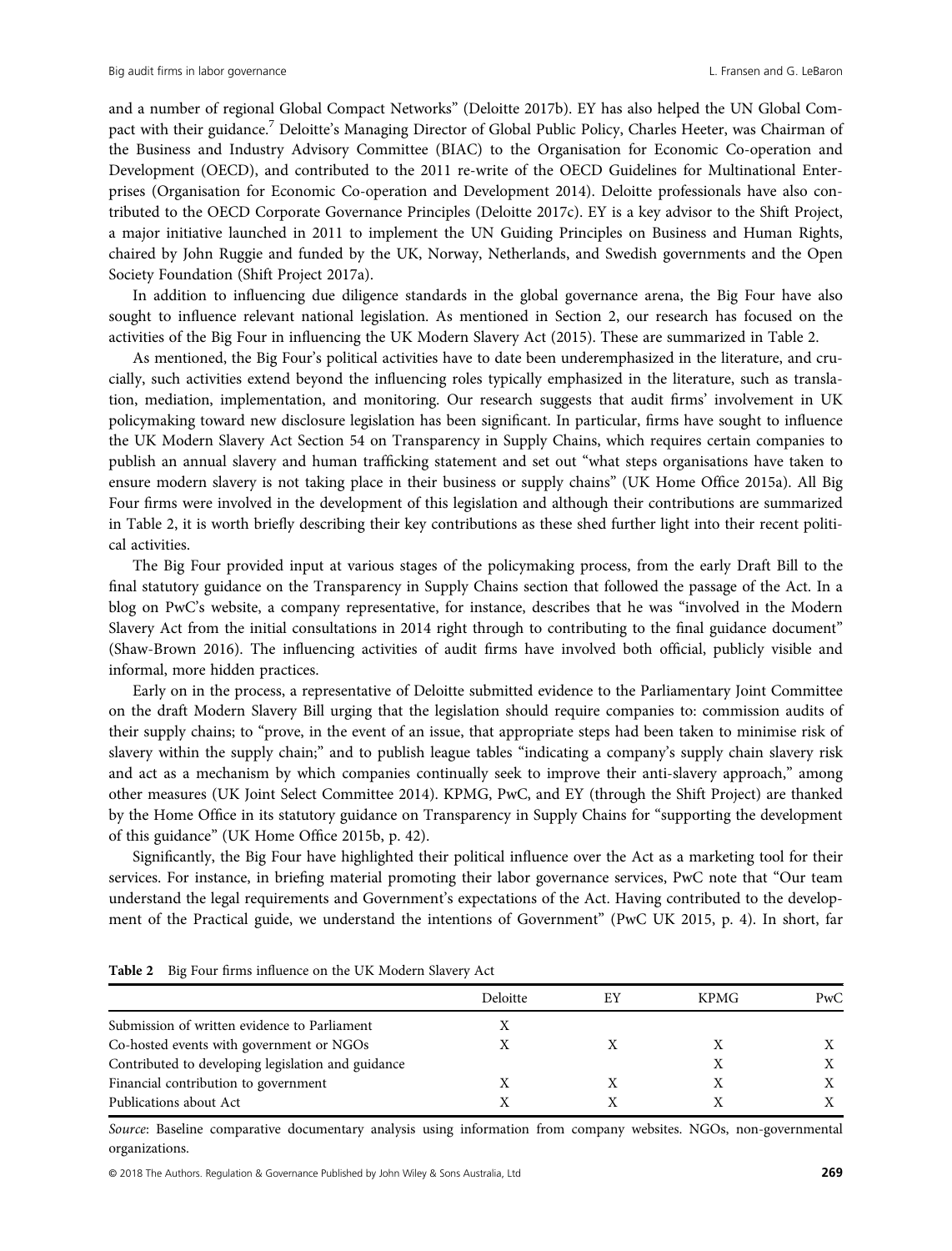from merely responding to the new market demand triggered by the Act, the Big Four firms have pushed for the Act and have sought to influence governmental regulators making decisions about its substance from the outset.

The Big Four's efforts to influence governmental regulators are underscored by their financial and non-cash donations. The lacking transparency surrounding these contributions makes it difficult to ascertain whether and to what extent Big Four contributions impact policymaking. Nevertheless, it is notable that data from the UK Electoral Commission reveals that the Big Four have given sizable cash and non-cash (ie. consultancy services and staff costs) resources to UK political parties and Members of Parliament: Deloitte reported £696,238.56, EY reported £110,564.08, KPMG reported £2,416,418.04, and PwC reported £2,695,121.09 (The Electoral Commission 2017). One form that these contributions take is that of secondments to government offices, wherein Big Four employees work alongside civil services for limited periods of time. Given our interest in the Big Four's influence over the Modern Slavery Act, it is potentially significant that at least some of the Big Four's political contributions in the last few years have been directed toward the Home Office, the branch of government behind the Act. The Home Office has reportedly "seconded less than five people from consultancy firms including the Big Four in the last three financial years" (Moore 2016). But again, the lacking transparency surrounding these secondments, as well as other donations, makes it difficult to assess the precise role that they enable the Big Four to play in British policymaking. At the very least, that the Big Four are channeling sizable resources into the UK Government underscores the need to look further at their political influence.

A final avenue through which Big Four firms have sought to influence the anti-slavery political agenda is through partnership with NGOs toward events and publications on modern slavery. Our interviews and documentary analysis revealed partnerships between the Big Four and leading anti-slavery NGOs, including Free the Slaves, the Global Fund to End Slavery, and the Walk Free Foundation. These partnerships have taken many forms, ranging from pro bono work by Big Four firms for the NGOs to the co-hosting of events and copublication of reports about combatting slavery.

By submitting evidence to Parliament, influencing the legislation and guidance, publishing about the Act, contributing cash and non-cash resources, and collaborating with NGOs, the Big Four have positioned themselves as key stakeholders in regulatory processes to create new legislation to combat modern slavery and have deepened and legitimized their role as governance actors. Their success in doing so is underscored by the fact that toward the end of the legislative process of the Modern Slavery Act, the government solicited their input on the substance of the final version of the supply chains portion of the Act. For instance, a representative of Company A told us that her company's contribution to the supply chain guidance was prompted by a request from the government:

[T]he government or the Home Office rang up my colleague [Adam] and said "we are writing something on a big piece of legislation on human rights which will require businesses to respond" and they wanted [Adam's] interpretation of how businesses would respond and whether the wording was correct. So Adam… had one or two meetings with the government to help them understand what would be easy and straightforward and what would be hard and difficult for companies responding to the legislation. He kind of commented on behalf of Company A and on behalf of our clients on how the legislation would go down with businesses in Britain.<sup>8</sup>

These dynamics highlight the complexity of the Big Four's role as regulatory intermediaries. First, as noted, policy involvement takes a variety of forms, including both formal and informal (both "unformalized" and "unofficial") channels of Big Four influence on regulators. Second, Big Four firms come into contact with regulators in different roles: as experts on a policy issue; as regulatory intermediaries through, for instance, assurance provision; and as unofficial spokespersons for "the industry position" on particular policy issues. The combination of the Big Four's perceived independence and neutrality, and their proximity to large consumer-facing companies, therefore make them a convenient and important industry ally for the government. In addition, their roles as service providers may render certain policy options more efficient and resilient. Because their influencing activities remain substantively confidential, however, and because their multiple roles are difficult to disentangle, the Big Four's political behavior is less visible, and their political agenda is more challenging to decipher, than that of a traditional governance actor. A full exploration of such dynamics lies outside of the scope of this paper, but warrants future investigation, as we argue in the conclusion. Meanwhile, our depiction leaves an important question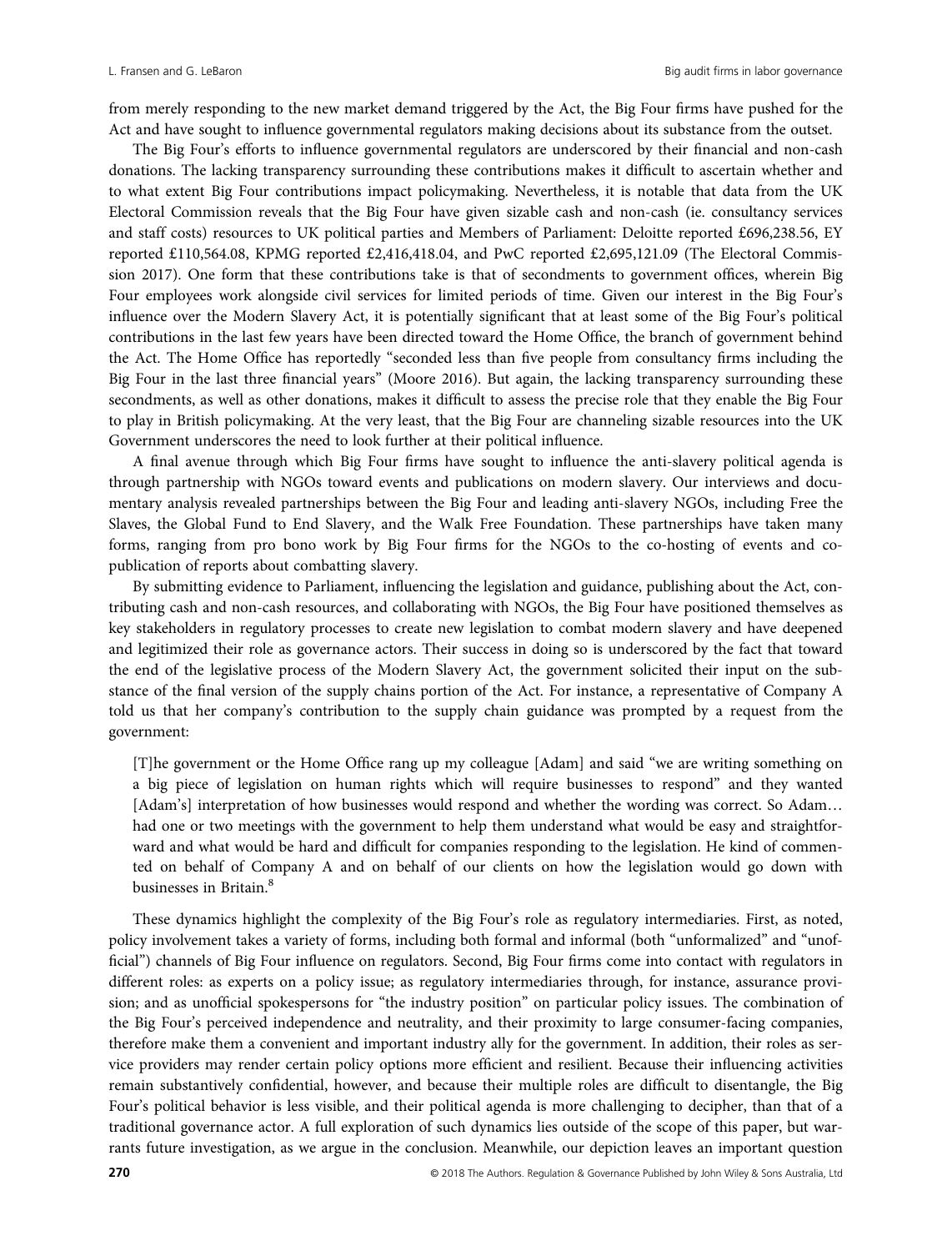unanswered: What kind of transnational labor governance do Big Four firms seek to achieve through all these influencing practices? In the next section we address this question, through an exploration of a case study of one of the Big Four.

#### 4. Deloitte and the politics of modern slavery governance

In this section, we focus on the character of transnational labor governance advanced by audit firms, as documented above. We do so by examining the activities and policy preferences advanced by one Big Four firm, Deloitte, in greater depth and make three key arguments. First, that Deloitte has recently become a highly visible player in the anti-slavery governance arena in the US and UK. Second, that it has done so in part through unformal and unofficial influencing practices. Third, such practices are linked to a broader political agenda that steers NGOs, policymakers, and other governance actors toward the soft-law side of the spectrum of legal possibilities with respect to transnational labor governance.

In the first case, Deloitte has recently become a highly visible player in the anti-slavery governance arena. This is evident through their involvement in the processes that led to the UK Modern Slavery Act, which reached royal assent on 26 March 2015 after being intensely debated by policy-shapers during a three-year process. The Act was sponsored by then Home Secretary now Prime Minister Theresa May and Parliamentary Under Secretary (Home Office) Lord Bates. It came on the heels of over a decade of NGO pressure on the government to more adequately implement their obligations under the 1956 United Nations Supplementary Convention on the Abolition of Slavery, the Slave Trade, and Institutions and Practices Similar to Slavery and Palermo Protocol (which they ratified in 2006). NGO pressure intensified in 2009 with the creation of the Anti-Trafficking Monitoring Group, a UK-wide NGO coalition established to monitor the government's response to the Council of Europe Convention on Action against Trafficking in Human Beings. The Monitoring Group, alongside dozens of other groups, were actively involved from the outset of the regulatory process that culminated in the Act.

Indeed, NGOs have been demanding that the UK government take action to address modern slavery for several decades. Their key demands have focused around the need for the government to: increase victim protection; hold UK-based companies accountable for labor exploitation in supply chains; end labor abuse in the UK by strengthening labor protection and workers' rights; eliminate restrictive immigration policies (such as those that tie domestic workers to one employer); and expand the labor inspection authority, and the budget and remit of agencies that license labor providers, who are closely linked to forced labor in the UK context.

The involvement of intermediaries like Deloitte with this coalition is relatively recent. Whereas prior to 2011, Deloitte was not active in anti-slavery activities or regulation, following the implementation of diligence guidelines at the global level and the subsequent passage of influential legislation, such as the 2012 California Transparency in Supply Chains Act, the organization has become a highly visible player in the anti-slavery governance arena in the US and UK.

Deloitte has sought to influence modern slavery governance through a diverse range of unformalized and unofficial influencing activities, including hosting events, giving speeches, publishing reports on modern slavery, and partnering with high-profile stakeholders. These activities have been facilitated by the organization's multifaceted role within this governance arena, encompassing lobbying, collective action coordination, and service provision roles. Table 3 summarizes Deloitte's role and recent activities.

#### 4.1. Deloitte's anti-slavery activities

A key strategy through which Deloitte has positioned itself as a key player in the anti-slavery governance arena is through unformal and unofficial influencing practices. Since 2013, the organization has hosted events to convene "global public- and private-sector leaders to work together to address the issue of modern slavery in supply chains" (Deloitte 2017c). Major governance actors involved in these events include the UK Home Office, the US Department of State, the White House, and Free the Slaves. In addition to hosting events, company representatives have given high-profile speeches about modern slavery. These have taken place in a range of settings, including South by Southwest (SXSW) – a film and music festival held annually in Austin, Texas attended by over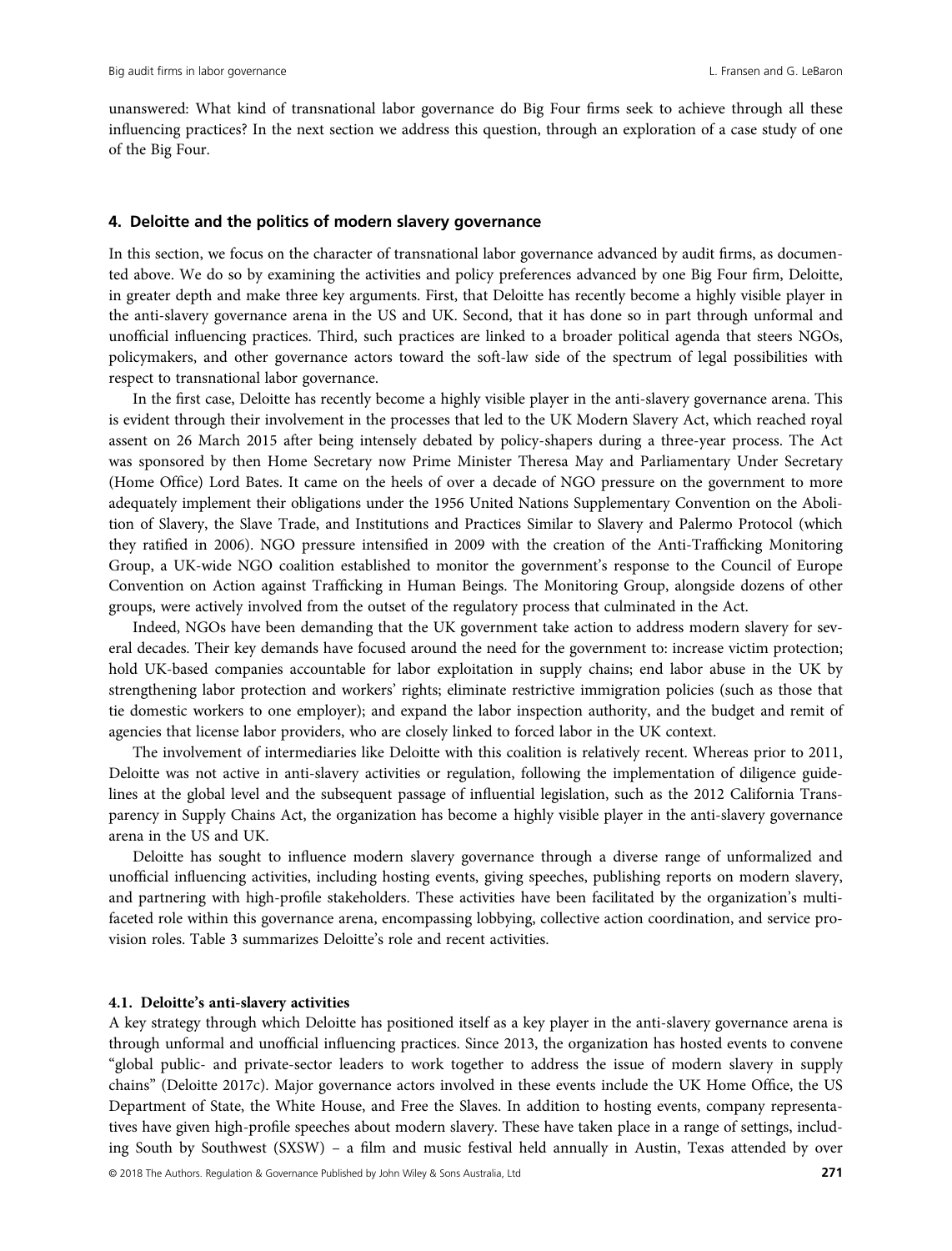| Role                | Key activities                                                                                                                                                                                                               |
|---------------------|------------------------------------------------------------------------------------------------------------------------------------------------------------------------------------------------------------------------------|
| Lobbyist            | • Shaping legislation, f.e. submitting evidence on Modern Slavery Act to Parliament (see Table 2)<br>• Thought leadership on modern slavery through speeches within governance forums, including the World<br>Economic Forum |
|                     | • Efforts to influence activities of NGOs, policymakers, and other stakeholders                                                                                                                                              |
| Agent of collective | • Organizing events on modern slavery, often in conjunction with government, industry, and NGO actors                                                                                                                        |
| action              | • Publication of articles and reports advocating for incremental, market-based solutions to modern slavery<br>and human trafficking                                                                                          |
|                     | • Proposing blueprints for collective multistakeholder action to address modern slavery                                                                                                                                      |
| Service provider    | • Anti-slavery services provision for public sector organizations, including US Federal Law Enforcement, US<br>Department of Health & Human Services, and European Commission                                                |
|                     | • Provision of advisory services (often pro bono) to anti-slavery philanthropic organizations and NGOs,<br>including the Global Fund to End Slavery                                                                          |
|                     | • Provision of anti-slavery services for private sector organizations (as summarized in Table 1)                                                                                                                             |

Table 3 Deloitte and Modern Slavery Governance

Source: Websites, company publications, and interviews with company representatives. NGOs, non-governmental organizations.

50,000 people – where a Deloitte representative spoke at an event called "Slavery in the 21st Century: What Role Do You Play?"

Over the last few years, Deloitte has collaborated with several leading anti-slavery and anti-trafficking NGOs. For instance, they have partnered with Polaris, a Washington DC-based NGO to create a public awareness film (Polaris 2018) and have provided pro bono services to the Global Fund to End Slavery (US Chamber of Commerce 2018). Partnering with organizations at the forefront of activism and advocacy on modern slavery has helped Deloitte to position itself as part of the global coalition recently spurred on by the United Nations Sustainable Development Goals to "end slavery by 2030." These unformal and unofficial influencing practices have been linked to a broader political agenda, most clearly captured in their effort to "steer" stakeholders toward a shared regulatory agenda through their report, The Freedom Ecosystem.

As we document further, the regulatory agenda advanced by Deloitte differs markedly from that advanced by the early coalition to influence the UK government described above. This is significant because, as mentioned earlier, even if we understand the Big Four firms' interest in this legislation as a means of expanding or protecting their service markets, then their influencing practices could still be in service of different policy options with regard to due diligence. Within the policy category of due diligence legislation, different options are available, varying in, among others, hard-law nature and levels of discretion for the firm. Thus, due diligence in and of itself still entails a variety of politically relevant choices. Moreover, having an audit firm's self-interest – in terms of its regulatory intermediary service market position – inform this firm's political agenda does not yet predict what its position could be if it were to seek to influence this regulation. It isn't clear, for instance, whether an audit firm would bargain for hard-law or soft-law, more or less discretionary language on firm requirements, more or less multistakeholder inclusiveness in decisionmaking, and so on. It is therefore important to examine the substance of the policy agenda advanced by Big Four firms, and in this case, Deloitte.

#### 4.2. The Freedom Ecosystem

Deloitte's most significant effort to become involved in and to influence anti-slavery governance has been the proposal of a blueprint through which stakeholders (including Deloitte) can "align on a policy agenda and collectively advocate for local, sub-national, national, and international policy change" on modern slavery (Deloitte Consulting 2015, p. 34). In October 2015, Deloitte published a report with NGO Free the Slaves entitled The Freedom Ecosystem: How the Power of Partnership Can Help Stop Modern Slavery, in which they propose to unify stakeholders around a plan of action of market-based incrementalist actions to combat slavery. As they describe, "Rather than seeking silver bullets, organizations looking to contribute to the eradication of slavery should aim to take incremental steps to improve the status quo" (Deloitte Consulting 2015, p. 5). This report steers NGOs, policymakers, and other governance actors toward the soft-law side of the spectrum of legal possibilities with respect to transnational labor governance.

The report contains a "[d]ata, funding, and strategic policy positioning playbook" for the Freedom Ecosystem, which outlines appropriate action and tactics for actors, including business, consumers, labor organizers,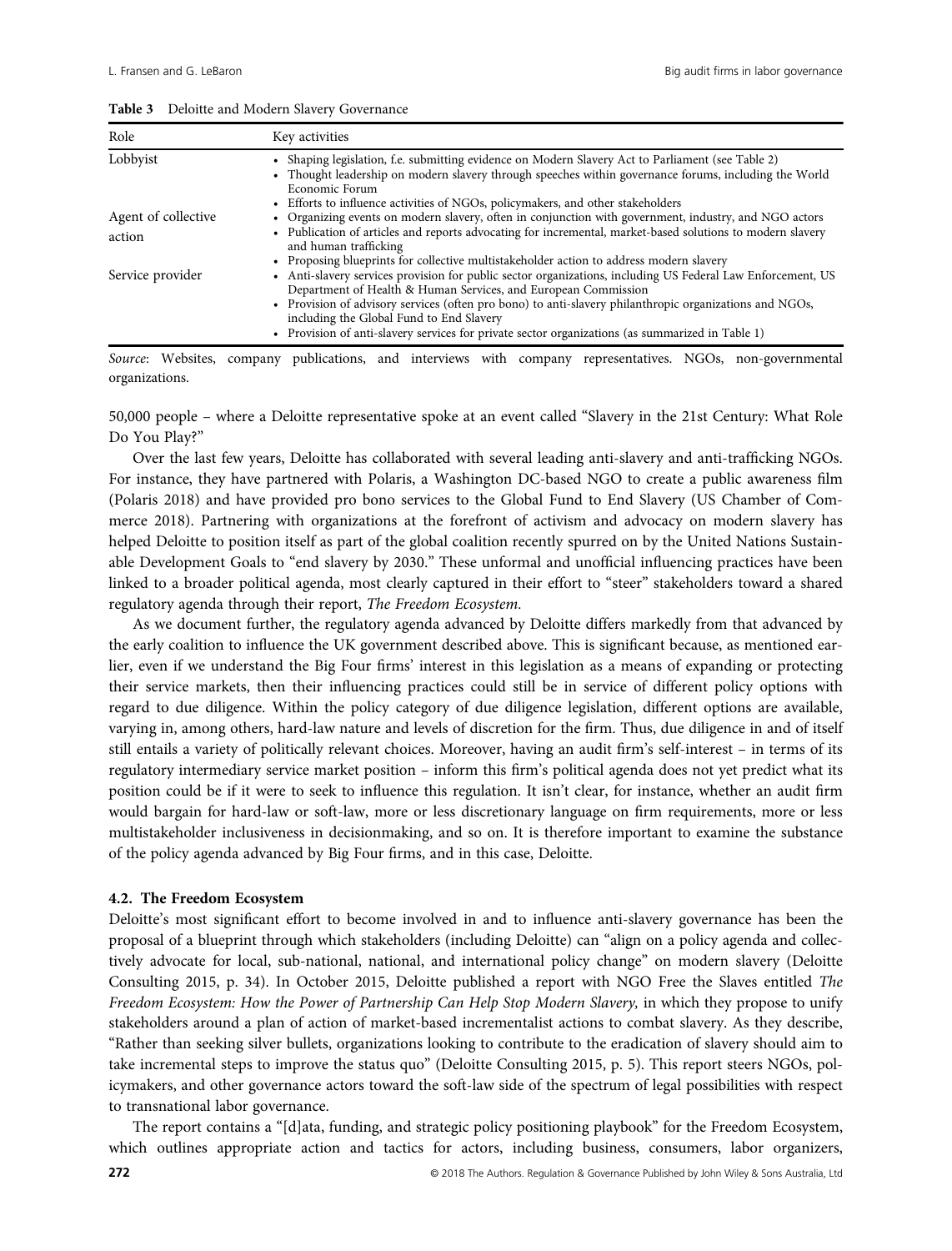policymakers and enforcers, and service providers. The report states that it offers a "collective-action framework centered on building the scale and connectivity of anti-slavery efforts across the freedom ecosystem" (Deloitte Consulting 2015, p. 10).

The Freedom Ecosystem report clearly positions business as part of the solution to modern slavery, rather than the problem. It promotes the role of businesses in advocacy, claiming that it will not be possible to eradicate modern slavery without businesses and investors working alongside NGOs to "abolish practices that challenge the best intentions to promote a freer world" (Deloitte Consulting 2015, p. 5). It also promotes deep engagement between NGOs and businesses, rather than an NGO watchdog role. For instance, although NGOs' naming and shaming of businesses who bear responsibility for incidents of forced labor has been a key driving force behind policymakers' accelerating interest in modern slavery, the report suggests that to be effective allies, NGOs should work with business and others to "align on common goals; build mutual ownership; and create scalable solutions" (Deloitte Consulting 2015, pp. 5–6). Notably, the vision of the problem of modern slavery advanced in the report does not include the barriers posed by businesses themselves. Rather, the list of barriers to overcome by 2030 includes "prevailing gaps in collecting and sharing data;" "limited resources to address slavery;" and "a challenging policy environment" (Deloitte Consulting 2015, pp. 11–13). Left off the list are the obstacles that NGOs have been pointing to for over a decade, including: outsourcing-based business models that create demand for forced labor, corporate power, purchasing practices, and well-documented flaws in private governance systems that allow forced labor to thrive in global supply chains (Appelbaum & Lichtenstein 2016; Asia Floor Wage Campaign 2016).

Where business is concerned, the report leans to the soft-law side of the spectrum of legal possibilities. The report contains several stories wherein businesses have used private governance solutions to address problems, including a case of Coca-Cola (once notorious for being implicated in anti-union violence in Colombia). The report does mention the role and utility of law within the ecosystem; however, the focus is on soft transparency legislation. The report advocates for the proliferation of these laws, noting, "countries around the world have an opportunity to learn from the experiences in California and United Kingdom as pioneers in this space" (Deloitte 2015, p. 28). More hard law versions of due diligence and disclosure (such as the French) are not promoted.

Although NGOs have long called for governments to create concrete targets for businesses to report on to demonstrate that they are making progress in eradicating forced labor in their global supply chains (cf. International Corporate Accountability Roundtable 2012), this demand is not featured within the Freedom Ecosystem agenda. Rather, the next steps featured in the report's "Call to Action" are "creating a professional association, mobilizing resources through strategic alliances, and uniting around a common policy agenda" (2015, p. 34). Because the report's vision of proper labor governance is limited to policy goals that all "allies" (including businesses) can agree on, it effectively takes many of the demands that activists have called for over recent decades off the table, especially directive regulation by government.

Although the Freedom Ecosystem report was published over six months after the UK Modern Slavery Act reached royal assent, Deloitte began to put some of the report's ideas into practice during the policymaking process, by hosting events to convene and build alliances across NGOs and business groups. After the Government included a transparency in supply chains provision within the Modern Slavery Bill, for instance, Deloitte worked with the Home Office and charity group Unseen to host a conference in London in March 2015 that brought together NGOs, business, and government. As Deloitte Partner David Barnes described:

We are delighted to be able to convene leaders from business, charities, academia and government to work together to tackle the issue of modern slavery in supply chains. The issue of modern slavery impacts everyone and takes place on a global scale. We therefore believe that it is crucial to bring together such a range of attendees as only through working together can we really start to tackle the problem. (UK Home Office 2015c)

Notably, the CEO of the charity Unseen, who also chairs the Joint Strategy Group on Human Trafficking for the UK Home Office and worked closely with the government on the Modern Slavery Bill, is also an associate of Deloitte UK.<sup>9</sup> He has been outspoken about the need for NGOs to be a partner to business rather than a critical watchdog. As he writes in a Huffington Post article, "castigating business is **not** the way forward... Business without doubt, can be the force for good we need" (Wallis 2016, emphasis in the original).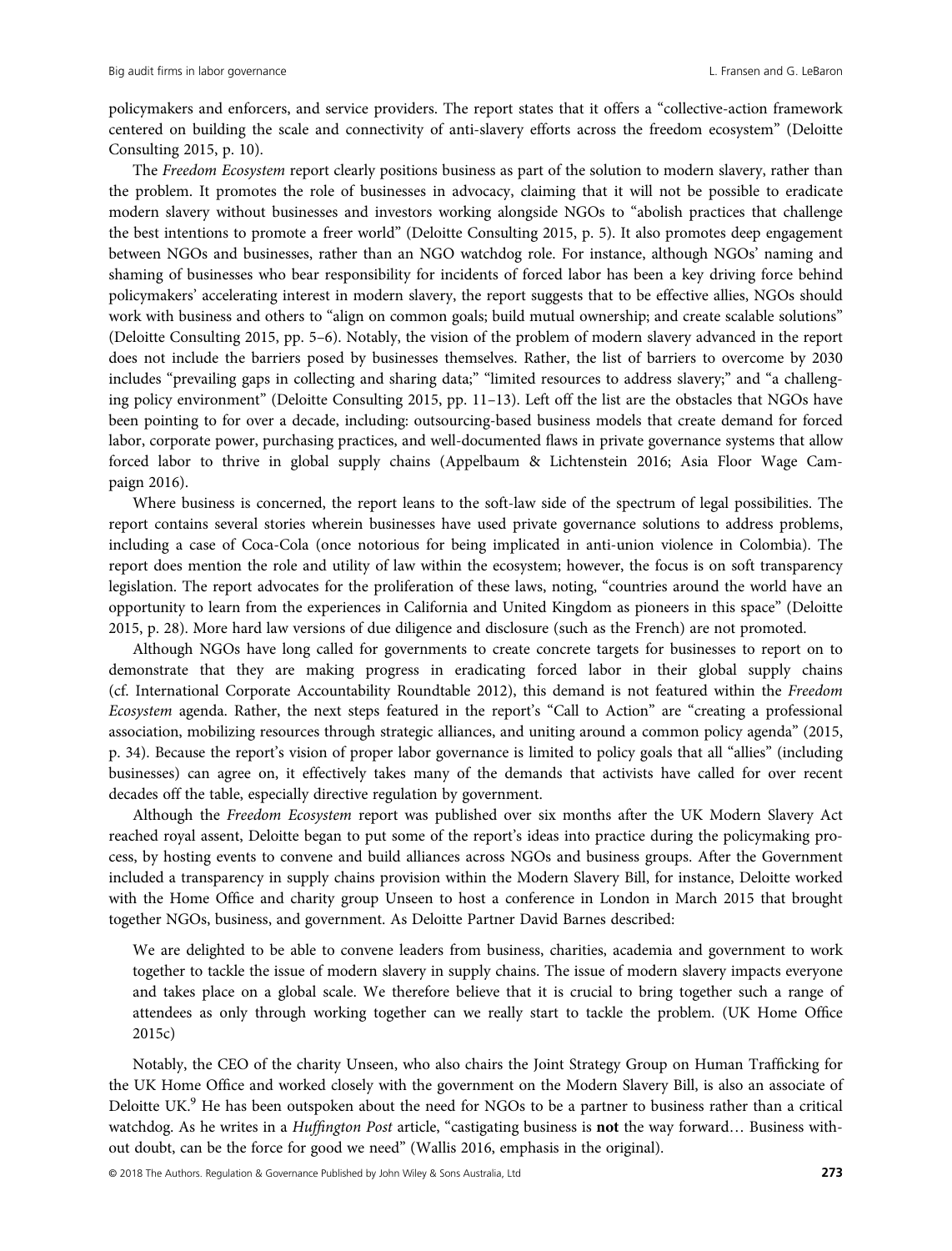The event modeled and disseminated Deloitte's agenda for transnational labor governance, with sessions focusing on how technology and private governance tools could be used by companies to address forced labor.<sup>10</sup> Importantly, multistakeholder events convened by Deloitte have sought to push the societal coalition seeking to combat slavery toward private governance solutions premised upon incrementalism and away from more transformative models of change. This was captured in our interviews, when a company representative described their vision and motivation as follows:

As Deloitte continues to support The Freedom Ecosystem by bringing stakeholders together, Deloitte could play a role in setting examples for promoting transparency and providing thought leadership to more clearly define what incremental steps are imperative to support business practices that challenge the status quo and fight against injustices like slavery.<sup>11</sup>

In short, through these collective-action oriented activities, Deloitte has sought to forward its own vision of appropriate and effective labor governance.

In part, Deloitte has hosted anti-slavery events to influence the UK Modern Slavery Act and its implementation. But equally, if not more important is their aim to influence the future of transnational labor governance and the course of policymaking in other jurisdictions. The company has been quite transparent about their aim to influence politics in these ways, noting on their website: "Deloitte actively participates in dynamic regulatory discussions around the world, proactively contributing to the regulatory dialogue, promoting investor confidence, and emphasizing cross-border consistency" (Deloitte 2017c). As they have proactively contributed to the antislavery regulatory dialogue, they have steered and influenced it in various ways. This is important given that societal coalitions around the world have been pushing for many years, and continue to push, for a very different type of labor governance. Deloitte's political behavior could be causing the policymaking processes spurred by these coalitions to change course.

No doubt these activities have helped Deloitte to attract new clients in both the public and private sectors. According to the company website, Deloitte has recently provided anti-slavery services for a number of public sector organizations and private companies. But in addition to expanding the market for their services, Deloitte's anti-slavery activities have also promoted a political agenda that reinforces particular forms of public and private governance.

# 5. Conclusion

In this article, we have argued that the Big Four service firms are much more politically active in regulatory policymaking processes than the literature assumes. We make three contributions to the theoretical understanding of the significance of Big Four firms for regulatory processes. First, while acknowledging the suitability of Abbot et al.'s (2017) RIT model, we show, in line with the Special Issue's introductory paper (Brès et al. 2018, forthcoming), that the Big Four's influencing practices as for-profit regulatory intermediaries are highly varied and include many unformalized and unofficial channels of influence. Cross-fertilization with the lobbying literature in particular helps us unearth how through different roles the Big Four can shape regulation as intermediaries in different ways. Second, while we agree with literature that the Big Four seem to act out of self-interest when influencing regulation, we argue that for-profit regulatory intermediary agendas can substantively be more specific than merely protecting or shaping a market for services. Our case study of modern slavery governance in particular shows regulatory intermediary efforts to influence various dimensions of regulation. Third, as a consequence, to students of multistakeholder regulation in general, and transnational labor governance in particular, we seek to signal that the Big Four are now significant actors that need to be reckoned with when studying the evolution of regulation, next to regulators, regulatory targets, beneficiaries, and other stakeholders.

As we have noted throughout this paper, the Big Four's influencing activities – outlined in Section 3 – seek to transform the character of transnational labor governance in important ways. While a full exploration of the consequences of these influencing efforts lies outside of the scope of our paper, we have sought to understand the political agenda of one of the Big Four firms through our case study of Deloitte. Their activities clearly target and seek to align diverse governance actors on a shared regulatory agenda anchored within an industry-driven vision of labor governance, rather than a vision that promotes hard-law governance and public accountability (cf. Blair et al. 2007).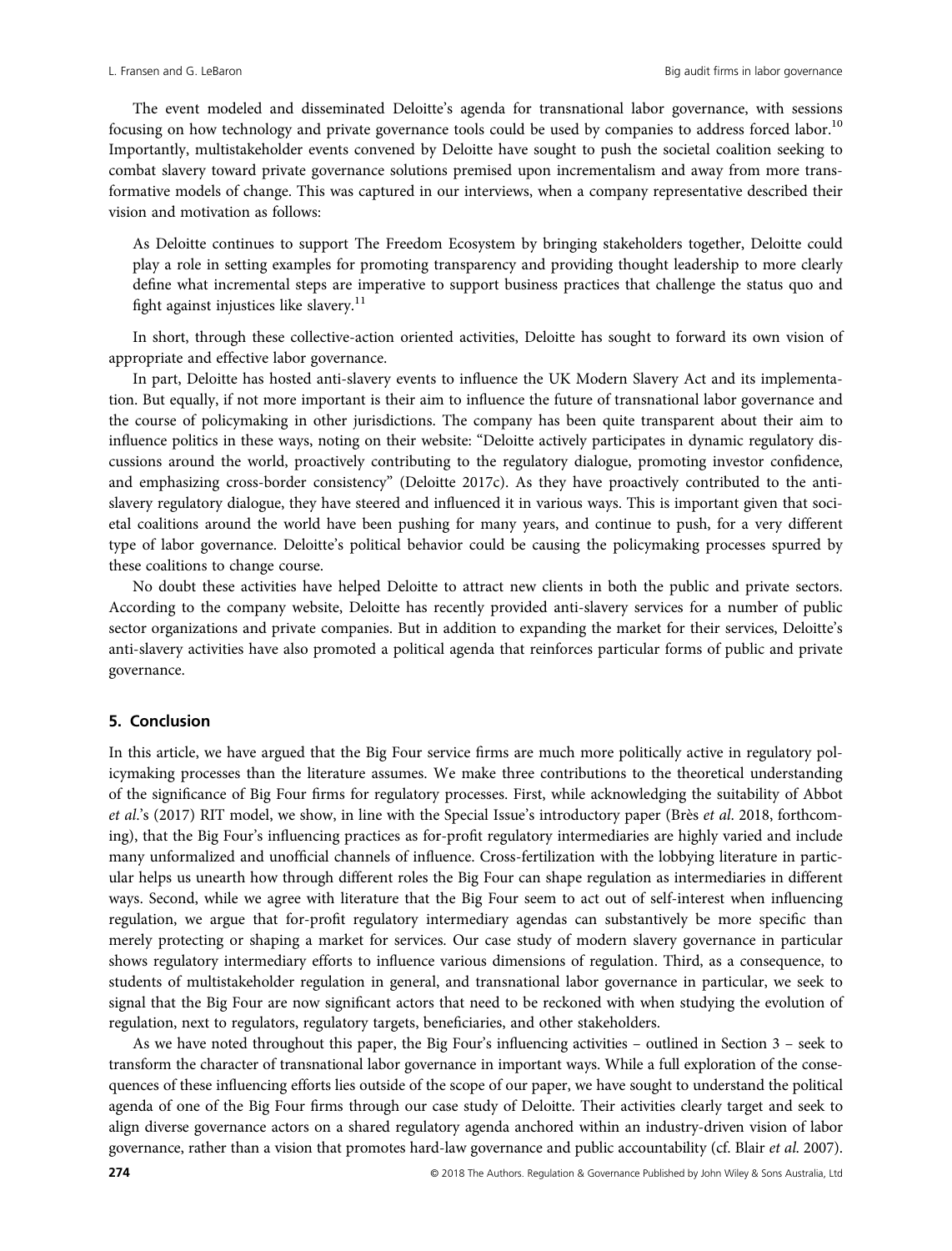Both hard-law public and industry-driven governance create a market for audit firm services. Some may even argue that the former offers more economic benefits to audit firms as it is likely to lead to more assurance activities and are surprised by Deloitte's perspective on modern slavery governance.<sup>12</sup> At this point we can only speculate what drove Deloitte to this position, but for now it appears that its preference for industry-driven governance reconciles its own appetite for services in the context of assurance with the preference that a sizable share of its current and prospective clientele of brands and retailers has for modern slavery governance. Meanwhile, the Big Four's activities as intermediaries also have other consequences that may be altering the labor governance arena in important ways, and to which this study cannot do full justice. We therefore highlight four consequences that stand out here, and that may be fruitfully pursued by future studies in regulatory intermediation.

First, in seeking to secure or increase their influence, audit firms are deepening and legitimizing their role as governance actors (cf. Bothello & Mehrpouya 2018). However, they seem to be doing so without taking on the increased legal liability or political accountability typical of governors. It is difficult to know whether or not the Big Four firms could be held legally liable for accuracy within their labor governance services; the liability of social auditors is currently being considered by courts in multiple jurisdictions, and is the subject of dispute in several complaints made against audit firms (Financial Times 2016). Legal scholars in particular may investigate this phenomenon.

Second, as the Big Four use unofficial and unformal practices to exert influence over NGOs and policymakers in their events and in other arenas, they threaten to develop more obscure decisionmaking in and around multistakeholder regulatory processes. The premise of due diligence and disclosure legislation is to promote greater transparency; however, Big Four activities to influence labor governance may do the opposite if indeed their services to client firms and governments expand while remaining substantively confidential, and their policy influence expands but through lobbying, collective action, and representative roles that are unaccountable and difficult to disentangle. Future research could therefore focus on the Big Four's impact as regulatory intermediaries on the transparency of multistakeholder decisionmaking.

Third, Big Four activities seek to shape the substance of transnational and national labor governance agendas and may be causing societal coalitions or policymaking processes to change course. As mentioned, NGOs have been pushing governments for new regulation and measures to address the use of forced labor by businesses domestically and overseas for over two decades and are finally gaining some traction. The agenda for transnational labor governance is still new and, arguably, malleable. This is significant given the industry-led, soft-law vision of labor governance advanced by the Big Four firms in the UK context. Future research could investigate the extent to which Big Four political activities in other jurisdictions similarly opposed binding public regulation in favor of transparency law and private governance tools, initiatives, and enforcement mechanisms. In doing so, they could build on our focus on how audit firms act, to explore how the government and other parties receive such action. While the policy documentation gathered within our study sheds some light on this, interviews with policymakers and other parties would be a useful next step.

Fourth, while we hold that due diligence requirements and disclosure legislation have benefited the Big Four in the field of labor governance, we do not claim that this trend will necessarily surface in all issue areas of sustainability requirements in corporate supply chains. Evidence from, for instance, the illegal logging policy arena shows that the Big Four have not gained ground there as assurers and service providers because of the rise of due diligence instruments. Instead, NGOs and smaller service firms seem to be expanding their regulatory intermediary roles. We would therefore also invite further study across issue areas into why the due diligence phenomenon enhances the position of particular actors as regulatory intermediaries over others, and what this may mean for the direction of the regulatory process in such issue areas.

#### Acknowledgments

We gratefully acknowledge the research assistance of Penelope Kyritsis and Amanda Schadeberg in preparation of this paper. We also thank Joost Berkhout, Eric Schliesser, Matthew Flinders, Matthew Wood, and Alex Meakin for their valuable insights on secondments. We benefited from comments from peers including Jonathan Zeitlin, Brian Burgoon, Philip Schleifer, and Sijeong Lim after presenting this paper at the University of Amsterdam. We also greatly benefited from comments by Andrew Crane, Ben Cashore, and Jane Lister, and the audience at the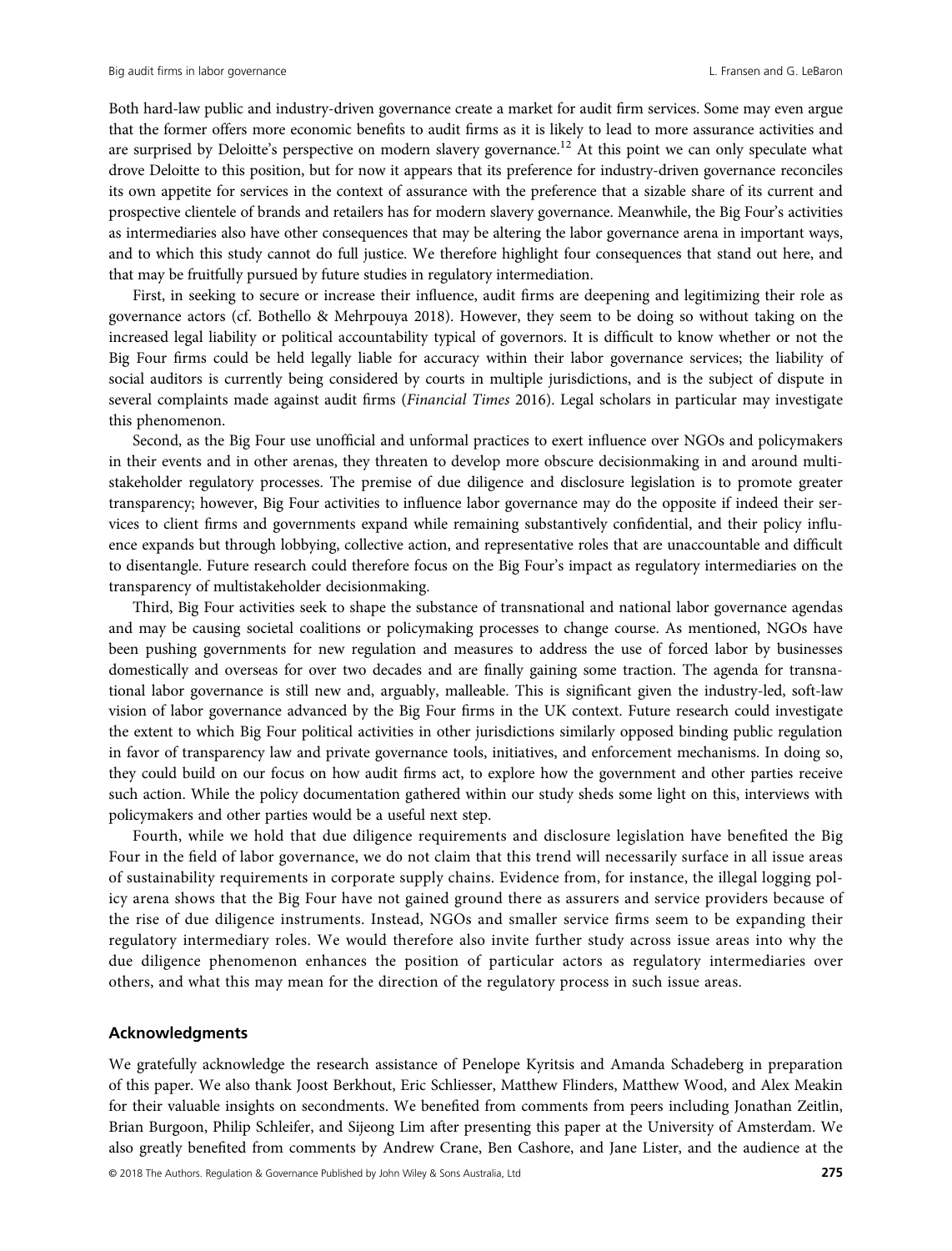2018 International Studies Association meeting in San Francisco. All remaining errors are our own. This research was supported by the SPERI-PETGOV exchange fund, as well as a grant from the UK Economic and Social Research Council (ES/N001192/1).

# **Notes**

- 1 For a theoretical application on private regulation, see Mügge (2006).
- 2 This literature is particularly rooted in business management studies of Corporate Political Activity and political science studies of interest groups and collective action (cf. Wonka et al. 2010; Lawton et al. 2013).
- 3 A possible drawback of our reliance on audit company materials is that these may introduce a bias, given that companies may want to portray themselves as influential and active CSR players in order to sell services. We address this bias by triangulating company claims with information from client firms and government documentation wherever possible, and asking factual questions in interviews that lead to answers that may be corroborated by other sources.
- 4 Interview with representative 2, company B, 14 March 2017. See comparable statements by other interviewees in Appendix S1.
- 5 Interview sources.
- 6 See, especially, interview with representative 2, company B, 14 March 2017, in Appendix S1.
- 7 Interview with representative 2, company B, 14 March 2017.
- 8 Interview with representative 1, company A, 17 March 2017.
- 9 See Andrew Wallis' LinkedIn page and [business.com](http://business.com) profile [\(https://www.business.com/advice/member/p/andrew-wallis/\)](https://www.business.com/advice/member/p/andrew-wallis/)
- 10 The event agenda is on file with authors.
- 11 Interview with representative 3, company C, 13 May 2016.
- 12 We thank one of the anonymous peer reviewers for this point.

### References

- Abbott KW, Snidal D (2010) International Regulation without International Government: Improving IO Performance through Orchestration. Review of International Organizations 5, 315–344.
- Abbott KW, Levi-Faur D, Snidal D (2017) Regulatory Intermediaries in the Age of Governance [Special Issue]. The ANNALS of the American Academy of Political and Social Science 670, 6–13.
- Agnew H (2015a) "Big Four" Push Forward in Consulting. Financial Times, 29 Dec. [Last accessed 18 September 2018.] Available from URL:<https://www.ft.com/content/6463f1f4-a8ad-11e5-9700-2b669a5aeb83>
- Agnew H (2015b) Big Four Auditors Extend Reach into Consultancy. Financial Times, 9 Mar. [Last accessed 18 September 2018.] Available from URL:<https://www.ft.com/content/0614433e-c586-11e4-bd6b-00144feab7de>
- Agnew H (2016) Deloitte's UK Revenues Grow at Fastest Rate in 10 Years. Financial Times, 29 Dec. [Last accessed 18 September 2018.] Available from URL:<https://www.ft.com/content/ee6a31a2-6de1-11e6-a0c9-1365ce54b926>
- Appelbaum RP, Lichtenstein N (eds) (2016) Achieving Workers Rights in the Global Economy. Cornell University Press, Ithaca, NY.
- Asia Floor Wage Campaign (2016) Workers Voices from the Global Supply Chain: A Report to the ILO 2016. Available from URL: http://asia.fl[oorwage.org/workersvoices/reports/precarious-work-in-the-gap-global-value-chain/view](http://asia.floorwage.org/workersvoices/reports/precarious-work-in-the-gap-global-value-chain/view)
- Auld G (2010) Assessing Certification as Governance: Effects and Broader Consequences for Coffee. The Journal of Environment & Development 19, 215–241.
- Auld G (2014) Confronting Trade-offs and Interactive Effects in the Choice of Policy Focus: Specialized versus Comprehensive Private Governance. Regulation & Governance 8, 126-148.
- Auld G, Gulbrandsen LH (2010) Transparency in Nonstate Certification: Consequences for Accountability and Legitimacy. Global Environmental Politics 10(3), 97–119.
- Bartley T (2003) Certifying Forests and Factories: States, Social Movements, and the Rise of Private Regulation in the Apparel and Forest Products Fields. Politics & Society 31, 433-464.
- Bartley T (2007) Institutional Emergence in an Era of Globalization: The Rise of Transnational Private Regulation of Labor and Environmental Conditions. American Journal of Sociology 113, 297–351.
- Berliner D, Prakash A (2015) "Bluewashing" the Firm? Voluntary Regulations, Program Design, and Member Compliance with the United Nations Global Compact. Policy Studies Journal 43, 115–138.
- Blair MM, Williams CA, Lin LW (2007) The New Role for Assurance Services in Global Commerce. Journal of Corporation Law 33, 325–360.
- Bothello D, Mehrpouya A (2018) Between Regulatory Field Structuring and Organizational Roles: Intermediation in Urban Sustainable Development. Regulation & Governance, forthcoming.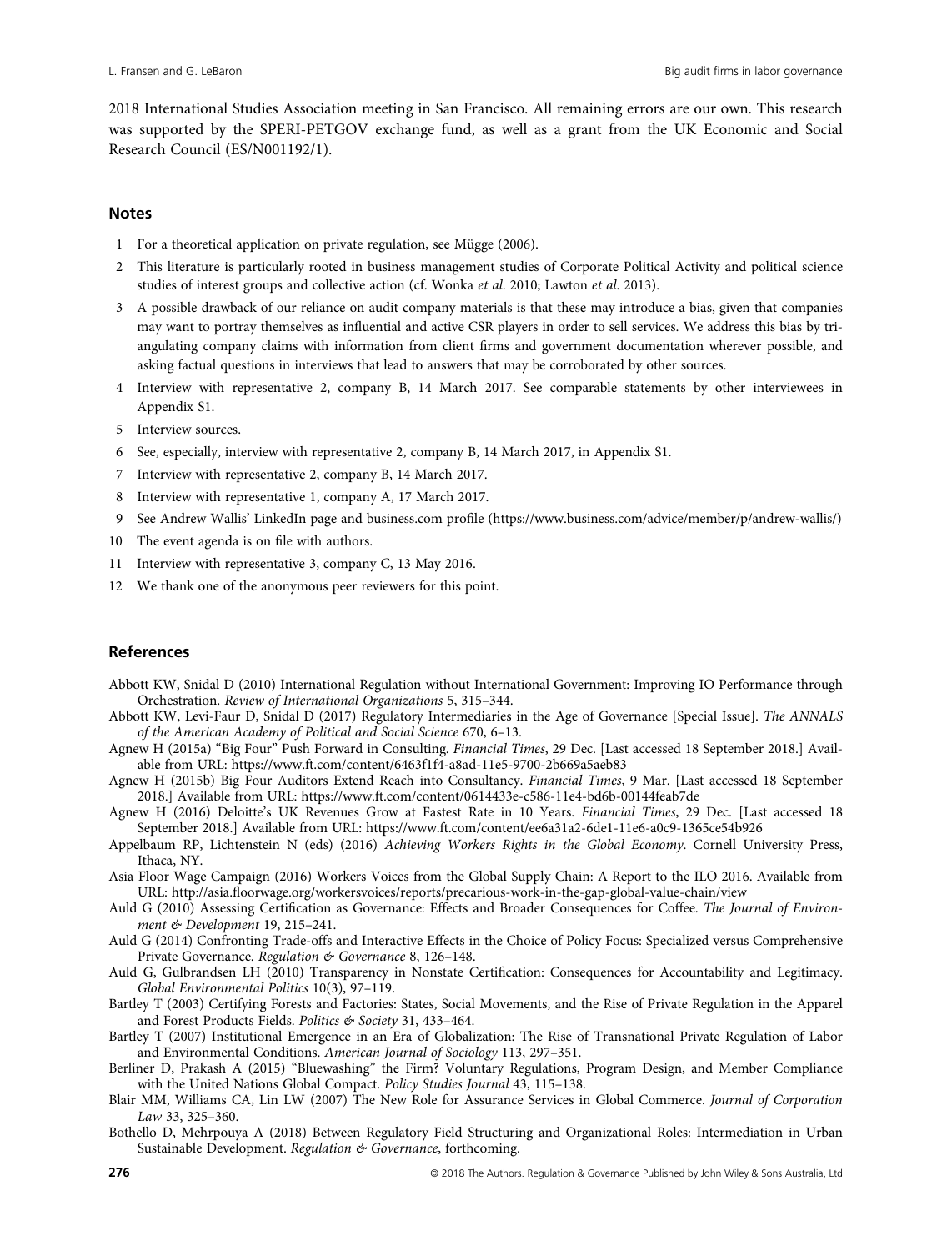- Bouteligier S (2011) Exploring the Agency of Global Environmental Consultancy Firms in Earth System Governance. International Environmental Agreements: Politics, Law and Economics 11, 43–61.
- Brès L, Gond JP (2014) The Visible Hand of Consultants in the Construction of the Markets for Virtue: Translating Issues, Negotiating Boundaries and Enacting Responsive Regulations. Human Relations 67, 1347–1382.
- Brès L, Mena S, Salles-Djelic ML (2018) Exploring the Formal and Informal Roles of Regulatory Intermediaries in Multistakeholder Regulation. Regulation & Governance, forthcoming.
- Coen D (1999) The Impact of US Lobbying Practice on the European Business–government Relationship. California Management Review 41(4), 27–44.
- Collier D (2011) Understanding Process Tracing. PS: Political Science & Politics 44, 823–830.
- The Conference Board (2016) Among Global Firms, Sustainability Disclosure Increased Slightly. [Last accessed 18 September 2018.] Available from URL:<https://hcexchange.conference-board.org/press/pressdetail.cfm?pressid=6931>
- Dauvergne P, LeBaron G (2014) Protest Inc.: The Corporatization of Activism. John Wiley & Sons, Hoboken, NJ.
- Deloitte (2016a) Deloitte Announces Record Revenue of US\$36.8 Billion. Press release, 14 Sep. [Last accessed 18 September 2018.] Available from URL:<https://www2.deloitte.com/global/en/pages/about-deloitte/articles/global-revenue-announcement.html>
- Deloitte (2016c) Deloitte Reports Fastest Revenue Growth in 10 Years. [Last accessed 18 September 2018.] Available from URL:<https://www2.deloitte.com/uk/en/pages/regions/articles/fastest-revenue-growth-in-10-years.html>
- Deloitte (2017b) UN Global Compact: Global Initiatives. Available from URL: [https://www2.deloitte.com/global/en/pages/](https://www2.deloitte.com/global/en/pages/about-deloitte/articles/un-global-compact.html) [about-deloitte/articles/un-global-compact.html](https://www2.deloitte.com/global/en/pages/about-deloitte/articles/un-global-compact.html).
- Deloitte (2017c) Informing the Debate. [Last accessed 18 September 2018.] Available from URL: [https://www2.deloitte.com/](https://www2.deloitte.com/us/en/pages/about-deloitte/articles/gx-informing-the-debate.html) [us/en/pages/about-deloitte/articles/gx-informing-the-debate.html](https://www2.deloitte.com/us/en/pages/about-deloitte/articles/gx-informing-the-debate.html).
- Deloitte Consulting (2015) The Freedom Ecosystem: How the Power of Partnership Can Help Stop Modern Slavery. Deloitte University Press.
- Dingwerth K, Eichinger M (2014) Tamed Transparency and the Global Reporting Initiative: The Role of Information Infrastructures. In: Gupta A, Mason M (eds) Transparency in Global Environmental Governance: Critical Perspectives, pp. 225–247. MIT Press, Cambridge, MA.
- The Electoral Commission (2017) Database of Donations. Available from URL:<http://www.electoralcommission.org.uk>.
- Esbenshade J (2009) Monitoring Sweatshops: Workers, Consumers, and the Global Apparel Industry. Temple University Press, Philadelphia, PA.
- EY (2016) EY Reports Record Global Revenues in 2016—Up By 9 Percent. 6 Oct. [Last accessed 18 September 2018.] Available from URL: [http://www.ey.com/gl/en/newsroom/news-releases/news-ey-reports-record-global-revenues-in-2016-up](http://www.ey.com/gl/en/newsroom/news-releases/news-ey-reports-record-global-revenues-in-2016-up-by-9-percent)[by-9-percent](http://www.ey.com/gl/en/newsroom/news-releases/news-ey-reports-record-global-revenues-in-2016-up-by-9-percent)
- Financial Times (2016) Accountancy's Big Four Need More Competition. Financial Times 24 Aug. [Last accessed 18 September 2018.] Available from URL:<https://www.ft.com/content/7f4b8b8e-69e2-11e6-ae5b-a7cc5dd5a28c>
- Fligstein N (1996) Markets as Politics: A Political-cultural Approach to Market Institutions. American Sociological Review 6 (4), 656–673.
- Fransen L (2012) Corporate Social Responsibility and Global Labor Standards: Firms and Activists in the Making of Private Regulation. Routledge, New York.
- Fransen LW, Kolk A (2007) Global Rule-setting for Business: A Critical Analysis of Multi-stakeholder Standards. Organization 14, 667–684.
- Galland J-P (2017) Big Third-party Certifiers and the Construction of Transnational Regulation. The ANNALS of the American Academy of Political and Social Science 670, 263–279.
- Gereffi G, Garcia-Johnson R, Sasser E (2001) The NGO-Industrial Complex. Foreign Policy 125, 56–65.
- Ghadiri DP, Gond J-P, Brès L (2015) Identity Work of Corporate Social Responsibility Consultants: Managing Discursively the Tensions between Profit and Social Responsibility. Discourse & Communication 9, 593-624.
- Granovetter M (1985) Economic Action and Social Structure: The Problem of Embeddedness. American Journal of Sociology 91, 481–510.
- Green JF (2008) Delegation and Accountability in the Clean Development Mechanism: The New Authority of Non-state Actors. Journal of International Law and International Relations 4, 21.
- Gulbrandsen LH (2014) Dynamic Governance Interactions: Evolutionary Effects of State Responses to Non-state Certification Programs. Regulation & Governance 8, 74–92.
- Hall RL, Miler KC (2008) What Happens after the Alarm? Interest Group Subsidies to Legislative Overseers. The Journal of Politics 70, 990–1005.
- Havinga T, Verbruggen P (2017) Understanding Complex Governance Relationships in Food Safety Regulation: The RIT Model as a Theoretical Lens. The ANNALS of the American Academy of Political and Social Science 670, 58–77.
- Hensler, B, J Blasi (2013) Making Global Corporations' Labor Rights Commitments Legally Enforceable: The Bangladesh Breakthrough. [Last accessed 18 September 2018.] Available from URL: [https://cleanclothes.org/resources/recommended](https://cleanclothes.org/resources/recommended-reading/making-global-corporations2019-labor-rights-commitments-legally-enforceable-the-bangladesh-breakthrough)[reading/making-global-corporations2019-labor-rights-commitments-legally-enforceable-the-bangladesh-breakthrough.](https://cleanclothes.org/resources/recommended-reading/making-global-corporations2019-labor-rights-commitments-legally-enforceable-the-bangladesh-breakthrough)
- International Corporate Accountability Roundtable (2012) Human Rights Due Diligence: The Role of States. [Last accessed 18 September 2018.] Available from URL: [https://www.icar.ngo/publications/2017/1/4/human-rights-due-diligence-the-role](https://www.icar.ngo/publications/2017/1/4/human-rights-due-diligence-the-role-of-states)[of-states](https://www.icar.ngo/publications/2017/1/4/human-rights-due-diligence-the-role-of-states)
- Knox-Hayes J, Levy D (2014) The Political Economy of Governance by Disclosure: Carbon Disclosure and Nonfinancial Reporting as Contested Fields of Governance. In: Gupta A, Mason M (eds) Transparency and Global Environmental Governance: Critical Perspectives, pp. 205–224. MIT Press, Cambridge, MA.
- Kourula A, Peterman A, Paukku M, Koria M (2018) Intermediary Roles in Regulatory Programs: Toward a Role-based Framework. Regulation & Governance, forthcoming.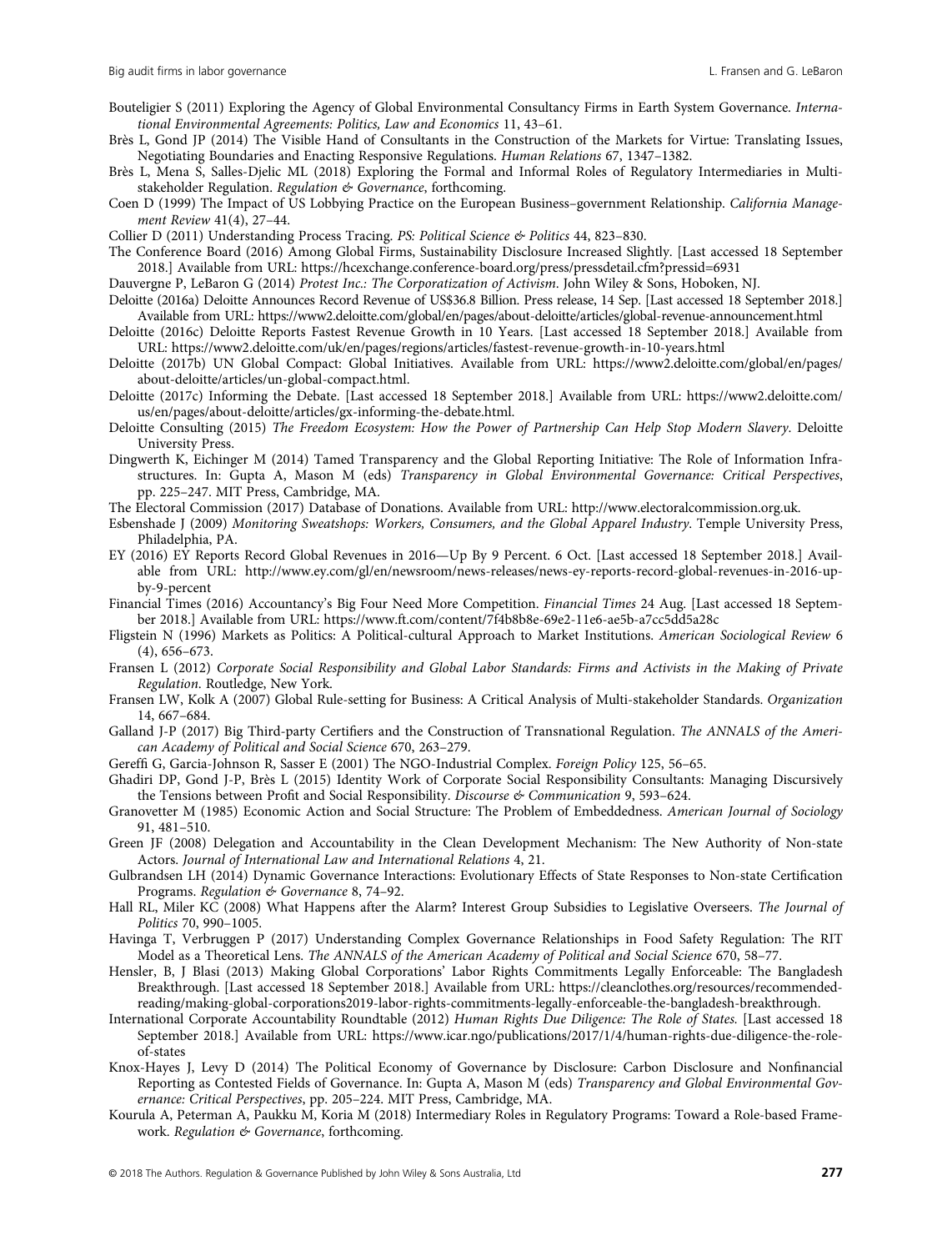- KPMG (2016) Anticipate. Innovate. Deliver. 2016 International Annual Review. [Last accessed 18 September 2018.] Available from URL:<https://home.kpmg.com/content/dam/kpmg/iar/international-annual-review-2016.pdf>
- Lawton T, McGuire S, Rajwani T (2013) Corporate Political Activity: A Literature Review and Research Agenda. International Journal of Management Reviews 15, 86–105.
- LeBaron G (2014) Subcontracting Is Not Illegal, But Is It Unethical? Business Ethics, Forced Labor, and Economic Success. Brown Journal of World Affairs 20, 237–249.

LeBaron G, Rühmkorf A (2017a) Steering CSR through Home State Regulation: A Comparison of the Impact of the UK Bribery Act and Modern Slavery Act on Supply Chain Governance. Global Policy 8(Suppl. 3), 15–28.

LeBaron G, Rühmkorf A (2017b) The Domestic Politics of Corporate Accountability Legislation: Struggles Over the 2015 UK Modern Slavery Act. Socio-Economic Review .<https://doi.org/10.1093/ser/mwx047>.

- Levi Faur D, Starobin SM (2014) Transnational Politics and Policy: From Two-way To Three-way Interactions. Jerusalem Papers in Regulation & Governance, Working Paper No. 62.
- Locke RM, Qin F, Brause A (2007) Does Monitoring Improve Labor Standards? Lessons from Nike. Industrial and Labor Relations Review 61(1), 3–31.
- Lytton TD (2017) The Taming of the Stew: Regulatory Intermediaries in Food Safety Governance. The ANNALS of the American Academy of Political and Social Science 670, 78–92.

Marx A (2008) Limits To Non-state Market Regulation: A Qualitative Comparative Analysis of the International Sport Footwear Industry and the Fair Labor Association. Regulation  $\mathfrak{G}$  Governance 2, 253–273.

- Mena S, Suddaby R (2016) Theorization as Institutional Work: The Dynamics of Roles and Practices. Human Relations 69, 1669–1708.
- Mena S, Waeger D (2014) Activism For Corporate Responsibility: Conceptualizing Private Regulation Opportunity Structures. Journal of Management Studies 51, 1091–1117.
- Moore S (2016) Government Paid Big Four More than Half a Billion Pounds. Institute of Chartered Accountants in England and Wales Economia, 24 Oct. [Last accessed 18 September 2018.] Available from URL: [http://economia.icaew.com/news/](http://economia.icaew.com/news/october-2016/government-paid-big-four-more-than-half-a-billion-pounds-deloitte-pwc-kpmg-ey) [october-2016/government-paid-big-four-more-than-half-a-billion-pounds-deloitte-pwc-kpmg-ey](http://economia.icaew.com/news/october-2016/government-paid-big-four-more-than-half-a-billion-pounds-deloitte-pwc-kpmg-ey)
- Morris, S, J Copulsky, D Linich, N Parker (2014) Supply Unchained: Fighting Labor Abuse in Your Supply Chain. Deloitte Review Issue 15, 28 Jul. Available from URL: [https://dupress.deloitte.com/dup-us-en/deloitte-review/issue-15/](https://dupress.deloitte.com/dup-us-en/deloitte-review/issue-15/fighting-supply-chain-labor-abuse.html)fighting[supply-chain-labor-abuse.html](https://dupress.deloitte.com/dup-us-en/deloitte-review/issue-15/fighting-supply-chain-labor-abuse.html)
- Mügge D (2006) Private-public Puzzles: Inter-firm Competition and Transnational Private Regulation. New Political Economy 11, 177–200.
- O'Rourke, D (2000) Monitoring the Monitors: A Critique of PricewaterhouseCoopers (Pwc) Labor Monitoring. Department of Urban Studies and Planning, MIT, Cambridge, MA.
- O'Rourke D (2006) Multi-stakeholder Regulation: Privatizing or Socializing Global Labor Standards? World Development 34, 899–918.
- Organisation for Economic Co-operation and Development (2014) OECD Guidelines for Multinational Enterprises: Responsible Business Conduct Matters. [Last accessed 18 September 2018.] Available from URL: [https://mneguidelines.oecd.org/](https://mneguidelines.oecd.org/mneguidelines_rbcmatters.pdf) mneguidelines rbcmatters.pdf
- Paiement P (2018) The Jurisgenerative Role of Auditors in Transnational Labor Governance. Regulation  $\mathcal{C}$  Governance, forthcoming.
- Phillips N, LeBaron G, S Wallin (2018) Mapping and Measuring the Effectiveness of Labour-related Disclosure Requirements for Global Supply Chains. ILO, Geneva. [Last accessed 18 September 2018.] Available from URL: [http://www.ilo.org/](http://www.ilo.org/global/research/publications/working-papers/WCMS_632120/lang--en/index.htm) [global/research/publications/working-papers/WCMS\\_632120/lang](http://www.ilo.org/global/research/publications/working-papers/WCMS_632120/lang--en/index.htm)–en/index.htm.
- Polaris (2018) Human Trafficking: It Happens Here. Polaris Project Website. Available from URL: [https://polarisproject.org/](https://polarisproject.org/resources/human-trafficking-it-happens-here-video) resources/human-traffi[cking-it-happens-here-video.](https://polarisproject.org/resources/human-trafficking-it-happens-here-video)
- Pruett D, Merk J, Zeldenrust I, de Haan E (2005) Looking For A Quick Fix: How Weak Social Auditing Is Keeping Workers In Sweatshops. Clean Clothes Campaign, Amsterdam.
- Puro M (1984) Audit Firm Lobbying before the Financial Accounting Standards Board: An Empirical Study. Journal of Accounting Research 22, 624–646.
- PwC (2016) FY16 Global Revenues Rise To Record US\$35.9 Billion As Pwc Looks to Future. Press Release 3 Oct. Available from URL: [http://press.pwc.com/News-releases/fy16-global-revenues-rise-to-record-us-35.9-billion-as-pwc-looks-to](http://press.pwc.com/News-releases/fy16-global-revenues-rise-to-record-us-35.9-billion-as-pwc-looks-to-future/s/0aa1e3ba-e996-440a-abd7-f3c9b78b4f7a)[future/s/0aa1e3ba-e996-440a-abd7-f3c9b78b4f7a](http://press.pwc.com/News-releases/fy16-global-revenues-rise-to-record-us-35.9-billion-as-pwc-looks-to-future/s/0aa1e3ba-e996-440a-abd7-f3c9b78b4f7a)
- PwC UK (2015) The Modern Slavery Act: How Should Businesses Respond? Available from URL: [http://www.pwc.co.uk/](http://www.pwc.co.uk/assets/pdf/msa-updated-briefing-document.pdf) [assets/pdf/msa-updated-brie](http://www.pwc.co.uk/assets/pdf/msa-updated-briefing-document.pdf)fing-document.pdf

Rapoport, M (2016) KPMG Global Revenues Rise to \$25.4 Billion. Wall Street Journal, 13 Dec. Available from URL: [https://](https://www.wsj.com/articles/kpmg-global-revenues-rise-to-25-4-billion-1481650458) [www.wsj.com/articles/kpmg-global-revenues-rise-to-25-4-billion-1481650458](https://www.wsj.com/articles/kpmg-global-revenues-rise-to-25-4-billion-1481650458)

- Reinecke J, Donaghey J (2015) After Rana Plaza: Building Coalitional Power for Labour Rights Between Unions and (Consumption-based) Social Movement Organisations. Organization 22, 720–740.
- Shaw-Brown P (2016) UK's Modern Slavery Act: How Are Companies Responding? Available from URL: [http://www.pwc.](http://www.pwc.com/gx/en/services/audit-assurance/corporate-reporting/world-watch/modern-slavery-business-response.html) [com/gx/en/services/audit-assurance/corporate-reporting/world-watch/modern-slavery-business-response.html](http://www.pwc.com/gx/en/services/audit-assurance/corporate-reporting/world-watch/modern-slavery-business-response.html)

Shift Project (2017a) Who We Are. Available from URL: [www.shiftproject.org/who-we-are](http://www.shiftproject.org/who-we-are)

Stigler GJ (1971) The Theory of Economic Regulation. The Bell Journal of Economics and Management Science 2, 3–21.

UK Home Office (2015a) Statutory Guidance: Slavery and Human Trafficking in Supply Chains: Guidance for Business. [Last accessed 18 September 2018.] Available from URL: [https://www.gov.uk/government/publications/transparency-in-supply](https://www.gov.uk/government/publications/transparency-in-supply-chains-a-practical-guide)[chains-a-practical-guide](https://www.gov.uk/government/publications/transparency-in-supply-chains-a-practical-guide)